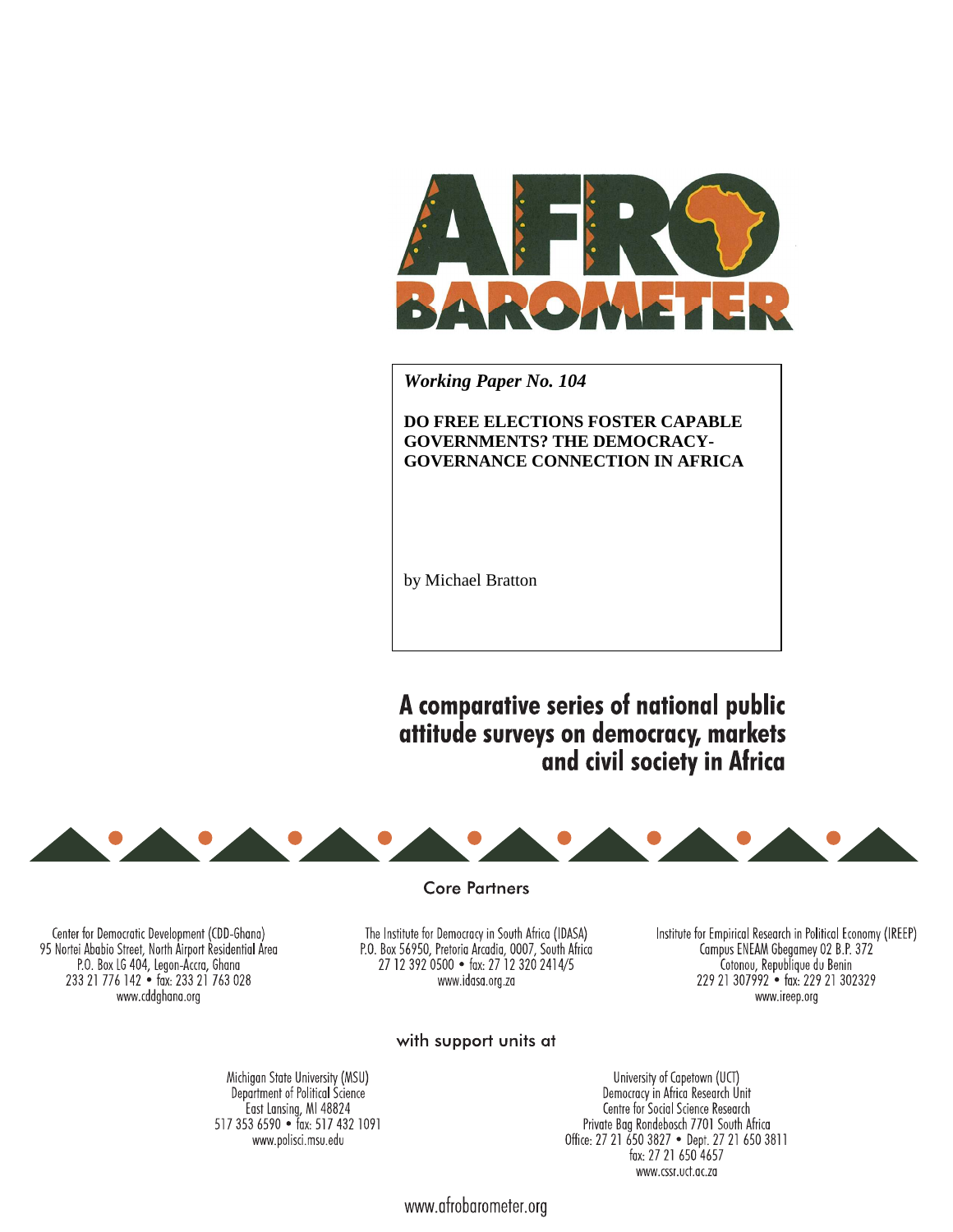# **AFROBAROMETER WORKING PAPERS**

**Working Paper No. 104** 

# **DO FREE ELECTIONS FOSTER CAPABLE GOVERNMENTS? THE DEMOCRACY-GOVERNANCE CONNECTION IN AFRICA**

by Michael Bratton

**October 2008** 

Michael Bratton is University Distinguished Professor in the Political Science Department at Michigan State University and Senior Adviser (MSU) of the Afrobarometer.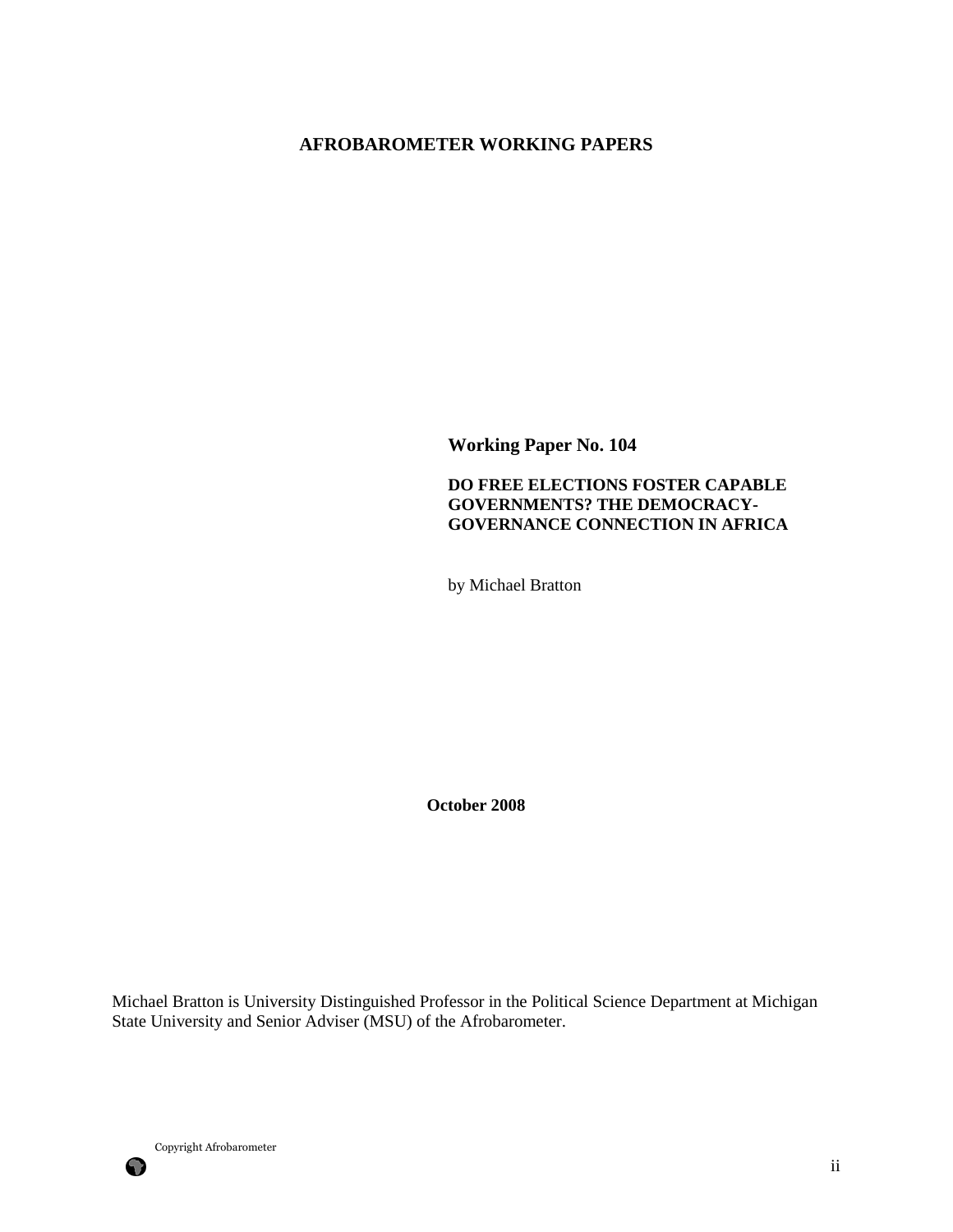#### **AFROBAROMETER WORKING PAPERS**

Editor Michael Bratton

Editorial Board E. Gyimah-Boadi Carolyn Logan Robert Mattes Leonard Wantchekon

 Afrobarometer publications report the results of national sample surveys on the attitudes of citizens in selected African countries towards democracy, markets, civil society, and other aspects of development. The Afrobarometer is a collaborative enterprise of the Centre for Democratic Development (CDD, Ghana), the Institute for Democracy in South Africa (IDASA), and the Institute for Empirical Research in Political Economy (IREEP) with support from Michigan State University (MSU) and the University of Cape Town, Center of Social Science Research (UCT/CSSR). Afrobarometer papers are simultaneously co-published by these partner institutions and the Globalbarometer.

 Working Papers and Briefings Papers can be downloaded in Adobe Acrobat format from www.afrobarometer.org.

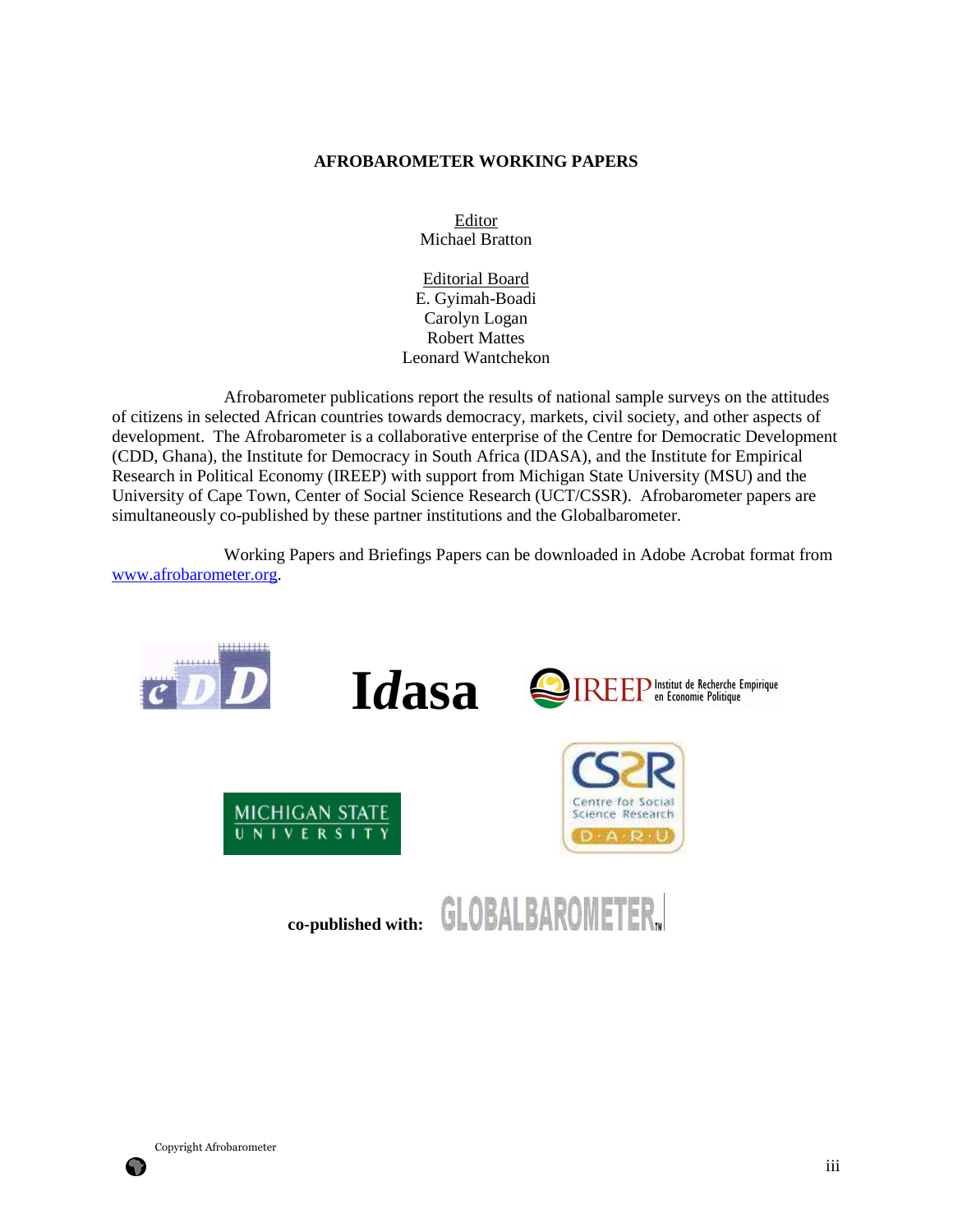#### *Publications List*

### *AFROBAROMETER WORKING PAPERS*

- No. 104 Bratton, Michael. "Do Free Elections Foster Capable Governments? The Democracy-Governance Connection in Africa" 2008.
- No. 103 Kimenyi, Mwangi S. and Roxana Gutierrez Romero. "Tribalism as a Minimax-Regret Strategy: Evidence from Voting in the 2007 Kenyan Elections." 2008.
- No. 102 Lavallée, Emmanuell, Mireille Razafindrakoto and François Roubaud. "Corruption and Trust in Political Institutions in sub-Saharan Africa." 2008.
- No. 101 Koussihouèdé, Oswald and Damase Sossou. "Frustration Relative de Démocratie en Afrique." 2008.
- No. 100 Nunn, Nathan and Leonard Wantchekon. "The Trans-Atlantic Slave Trade and the Evolution of Mistrust in Africa: An Empirical Investigation." 2008.
- No. 99 Bratton, Michael. "Voting Buying and Violence in Nigerian Election Campaigns." 2008.
- No. 98 Mattes, Robert. "The Material and Political Bases of Lived Poverty in Africa: Insights from the Afrobarometer." 2008.
- No. 97 Sarsfield, Rodolfo and Fabián Echegaray. "Looking Behind the Window: Measuring Instrumental and Normative Reasoning in Support for Democracy." 2008.
- No. 96 Kuenzi, Michelle T. "Social Capital And Political Trust In West Africa." 2008.
- No. 95 Bratton, Michael and Mwangi S. Kimenyi. "Voting in Kenya: Putting Ethnicity in Perspective." 2008.
- No. 94 Logan, Carolyn. "Rejecting the Disloyal Opposition? The Trust Gap in Mass Attitudes Toward Ruling and Opposition Parties in Africa." 2008.
- No. 93 Logan, Carolyn. "Traditional Leaders In Modern Africa: Can Democracy And The Chief Co-Exist?" 2008.
- No. 92 Dowd, Robert A. and Michael Driessen. "Ethnically Dominated Party Systems And The Quality Of Democracy: Evidence From Sub-Saharan Africa." 2008.
- No. 91 Mattes, Robert and Carlos Shenga. "'Uncritical Citizenship'" in a 'Low-Information' Society: Mozambicans in Comparative Perspective." 2007.
- No. 90 Bhavnani, Ravi and David Backer. "Social Capital and Political Violence in Sub-Saharan Africa." 2007.
- No. 89 Eiffert, Ben, Edward Miguel and Daniel Posner. "Political Sources of Ethnic Identification in Africa." 2007.
- No. 88 Moehler, Devra C. and Staffan I. Lindberg. "More than Huntington's 'Test': Turnovers as Antidotes to Polarization." 2007.
- No. 87 Chikwanha, Annie and Eldred Masunungure. "Young and Old in Sub-Saharan Africa: Who Are the Real Democrats?" 2007.
- No. 86 Razafindrakoto, Mireille and Francois Roubaud. "Corruption, Institutional Discredit and Exclusion of the

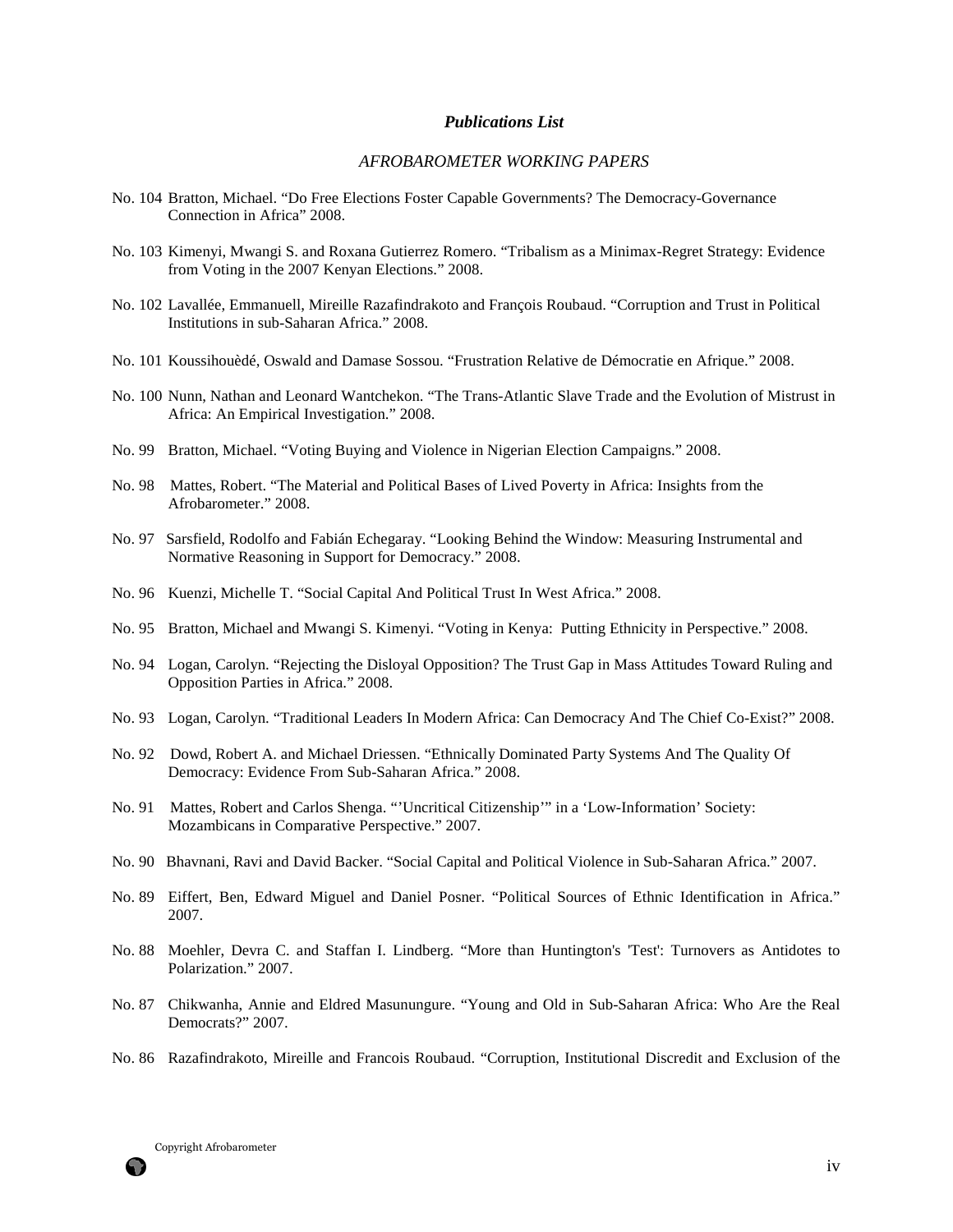Poor: A Poverty Trap." 2007.

- No. 85 Konold, Carrie. "Perceived Corruption, Public Opinion and Social Influence in Senegal." 2007.
- No. 84 Alemika,Etannibi. "Quality of Elections, Satisfaction with Democracy and Political Trust in Africa." 2007.
- No. 83 Cheeseman, Nicholas And Robert Ford. "Ethnicity As A Political Cleavage." 2007.
- No. 82 Mattes, Robert. "Democracy Without People: Political Institutions And Citizenship In The New South Africa." 2007.
- No. 81 Armah-Attoh, Daniel, E Gyimah-Boadi And Annie Barbara Chikwanha. "Corruption And Institutional Trust In Africa: Implications For Democratic Development." 2007.
- No. 80 Wantchekon, Leonard and Gwendolyn Taylor. "Political Rights versus Public Goods: Uncovering the Determinants of Satisfaction with Democracy in Africa." 2007.
- No. 79 Chang, Eric. "Political Transition, Corruption, and Income Inequality in Third Wave Democracies." 2007.
- No. 78 Battle, Martin and Seely, Jennifer C. "It's All Relative: Competing Models of Vote Choice in Benin." 2007.
- No.77 Wantchekon, Leonard, Paul-Aarons Ngomo, Babaly Sall and Mohamadou Sall. "Support for Competitive Politics and Government Performance: Public Perceptions of Democracy in Senegal." 2007.
- No.76 Graham, Carol and Matthew Hoover. "Optimism and Poverty in Africa: Adaptation or a Means to Survival?" 2007.
- No.75 Evans, Geoffrey and Pauline Rose. "Education and Support for Democracy in Sub-Saharan Africa: Testing Mechanisms of Influence." 2007.
- No.74 Levi, Margaret and Audrey Sacks. "Legitimating Beliefs: Sources and Indicators." 2007.
- No.73 McLean, Lauren Morris. "The Micro-Dynamics of Welfare State Retrenchment and the Implications for Citizenship in Africa." 2007.
- No.72 Ferree, Karen and Jeremy Horowitz. "Identity Voting and the Regional Census in Malawi." 2007.
- No.71 Cho, Wonbin and Matthew F. Kirwin. "A Vicious Circle of Corruption and Mistrust in Institutions in sub-Saharan Africa: A Micro-level Analysis." 2007.
- No.70 Logan, Carolyn, Thomas P. Wolf and Robert Sentamu. "Kenyans and Democracy: What Do They Really Want From It Anyway?" 2007.
- No.69 Uslaner, Eric. "Corruption and the Inequality Trap in Africa." 2007.
- No.68 Lewis, Peter. "Identity, Institutions and Democracy in Nigeria." 2007.
- No.67 Mattes, Robert. "Public Opinion Research in Emerging Democracies: Are the Processes Different?" 2007.
- No.66 Cho, Wonbin. "Ethnic Fractionalization, Electoral Institutions, and Africans' Political Attitudes." 2007.
- No.65 Bratton, Michael. "Are You Being Served? Popular Satisfaction with Health and Education Services in Africa." 2006.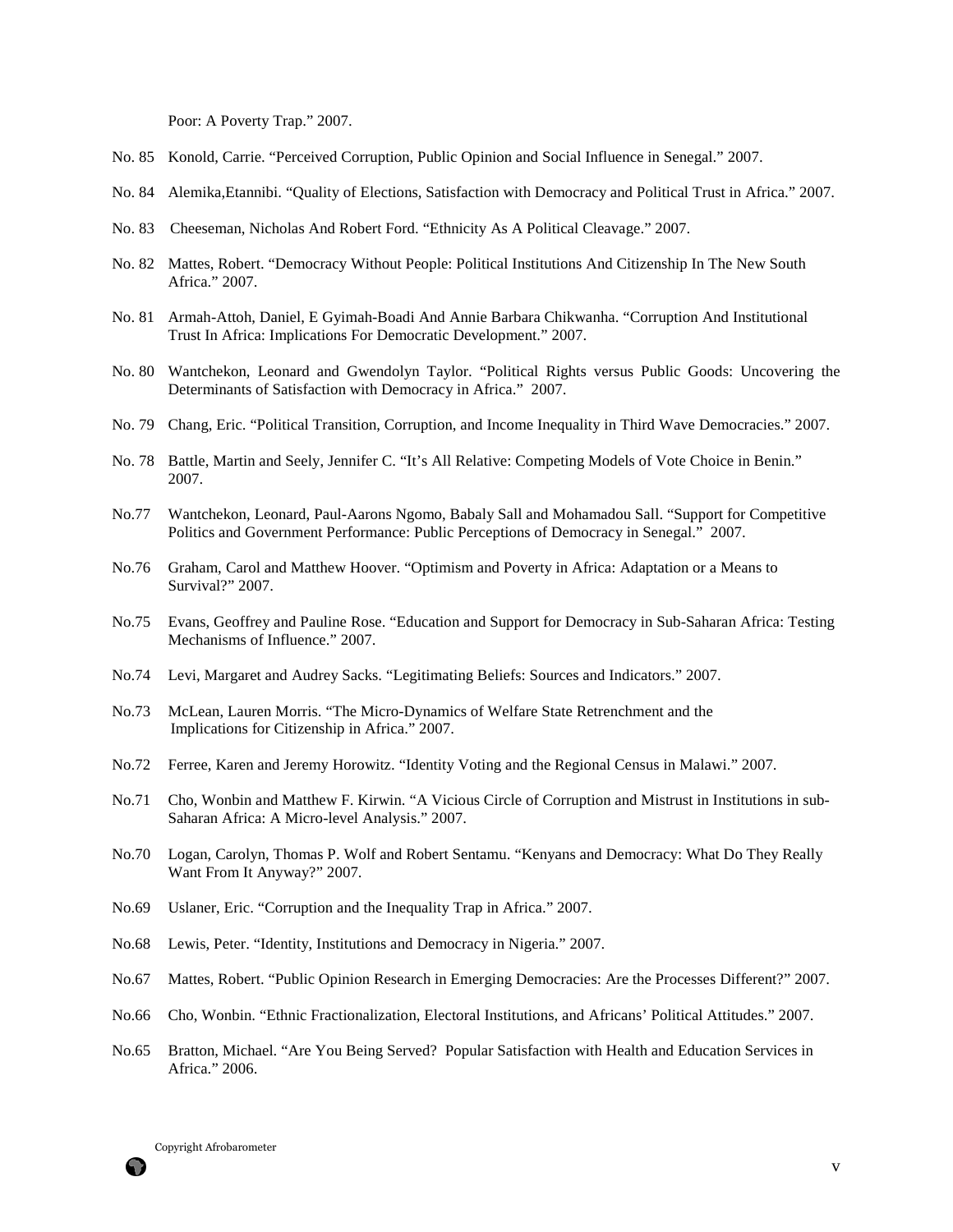- No.64 Fernandez, Kenneth E. and Michelle Kuenzi. "Crime and Support for Democracy: Revisiting Modernization Theory." 2006.
- No.63 Bratton, Michael and Carolyn Logan. "Voters But Not Yet Citizens: The Weak Demand for Vertical Accountability in Africa's Unclaimed Democracies." 2006.
- No.62 Bratton, Michael and Mxolisi Sibanyoni. "Delivery or Responsiveness? A Popular Scorecard of Local Government Performance in South Africa." 2006.
- No.61 The Afrobarometer Network. "Citizens and the State in Africa: New Results From Afrobarometer Round 3." 2006.
- No.60 The Afrobarometer Network. "Where is Africa going? Views From Below: A Compendium of Trends in Public Opinion in 12 African Countries, 1999-2006." 2006.
- No.59 Bratton, Michael and Eldred Masunungure. "Popular Reactions to State Repression: Operation Murambatsvina in Zimbabwe." 2006.
- No.58 Logan, Carolyn and Michael Bratton. "The Political Gender Gap in Africa: Similar Attitudes, Different Behaviors." 2006.
- No.57 Evans, Geoffrey and Pauline Rose. "Support for Democracy in Malawi: Does Schooling Matter?" 2006.
- No.56 Bratton, Michael. "Poor People and Democratic Citizenship in Africa." 2006.
- No.55 Moehler, Devra C. "Free and Fair or Fraudulent and Forged: Elections and Legitimacy in Africa." 2005.
- No.54 Stasavage, David. "Democracy and Primary School Attendance: Aggregate and Individual Level Evidence from Africa." 2005.
- No. 53 Reis, Deolinda, Francisco Rodrigues and Jose Semedo. " Atitudes em Relação à Qualidade da Democracia em Cabo Verde." 2005.
- No. 52 Lewis, Peter and Etannibi Alemika. "Seeking the Democratic Dividend: Public Attitudes and Attempted Reform in Nigeria." 2005.
- No. 51 Kuenzi, Michelle and Gina Lambright. "Who Votes in Africa? An Examination of Electoral Turnout in 10 African Countries." 2005.
- No.50 Mattes, Robert and Doh Chull Shin. "The Democratic Impact of Cultural Values in Africa and Asia: The Cases of South Korea and South Africa." 2005.
- No.49 Cho, Wonbin and Michael Bratton. "Electoral Institutions, Partisan Status, and Political Support: A Natural Experiment from Lesotho." 2005.
- No.48 Bratton, Michael and Peter Lewis. "The Durability of Political Goods? Evidence from Nigeria's New Democracy." 2005.
- No.47 Keulder, Christiaan and Tania Wiese. "Democracy Without Democrats? Results from the 2003 Afrobarometer Survey in Namibia." 2005.
- No.46 Khaila, Stanley and Catherine Chibwana. "Ten Years of Democracy in Malawi: Are Malawians Getting What They Voted For?" 2005.

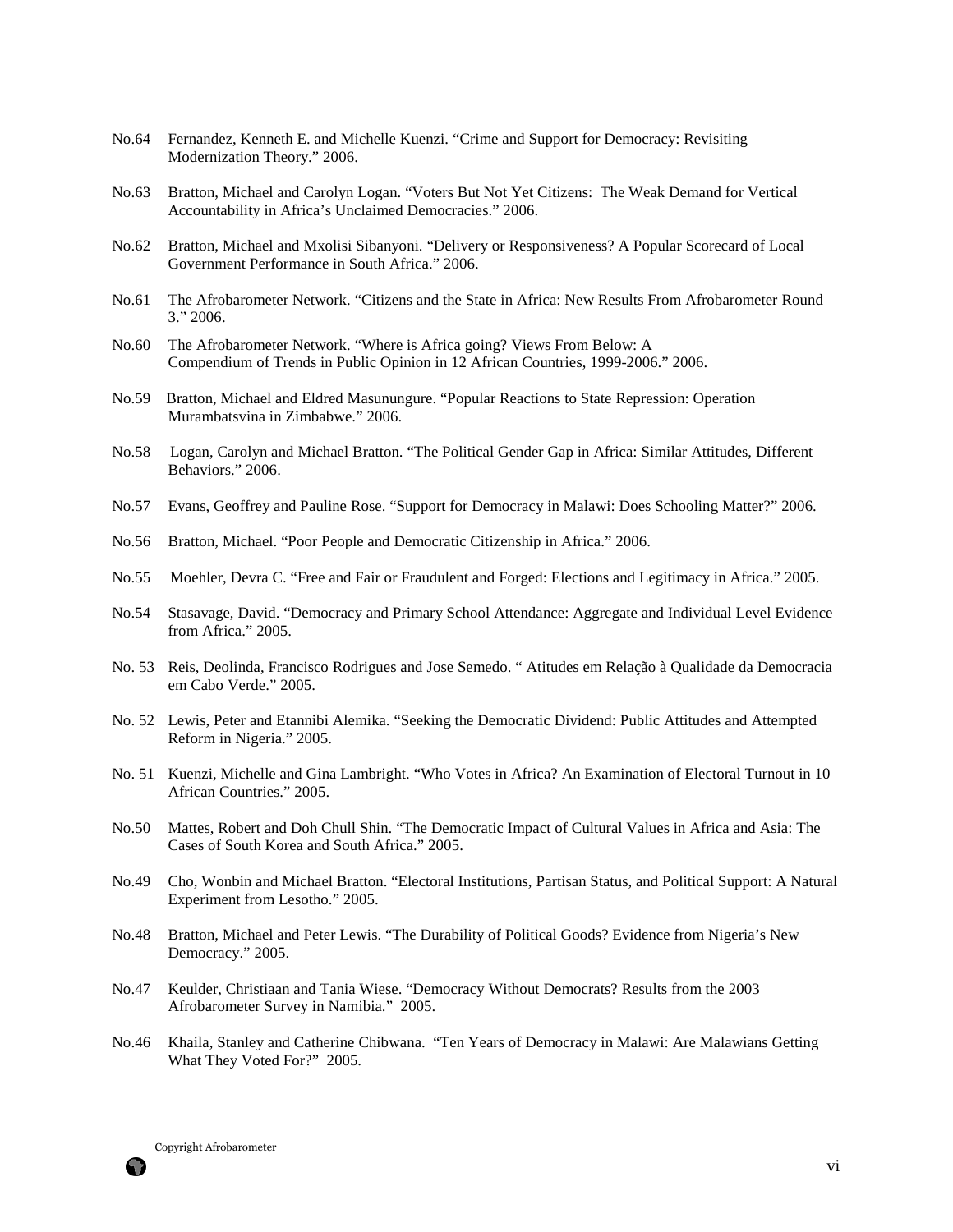- No.45 Schedler, Andreas and Rodolfo Sarsfield. "Democrats with Adjectives: Linking Direct and Indirect Measures of Democratic Support." 2004.
- No.44 Bannon, Alicia, Edward Miguel, and Daniel N. Posner. "Sources of Ethnic Identification in Africa." 2004.
- No.43 Bratton, Michael. "State Building and Democratization in Sub-Saharan Africa: Forwards, Backwards, or Together?" 2004.
- No.42 Chikwanha, Annie, Tulani Sithole, and Michael Bratton. "The Power of Propaganda: Public Opinion in Zimbabwe, 2004." 2004.
- No.41 Mulenga, Chileshe L., Annie Barbara Chikwanha, and Mbiko Msoni. "Satisfaction with Democracy and Performance of the New Deal Government: Attitudes and Perceptions of Zambians." 2004.
- No.40 Ferree, Karen E. "The Micro-Foundations of Ethnic Voting: Evidence from South Africa." 2004.
- No.39 Cho, Wonbin. "Political Institutions and Satisfaction with Democracy in Sub-Saharan Africa." 2004.
- No.38 Mattes, Robert. "Understanding Identity in Africa: A First Cut." 2004.
- No.37 Leysens, Anthony J. "Marginalisation in Southern Africa: Transformation from Below?" 2004.
- No.36 Sall, Babaly and Zeric Kay Smith, with Mady Dansokho. "Libéralisme, Patrimonialisme ou Autoritarisme Atténue : Variations autour de la Démocratie Sénégalaise." 2004.
- No.35 Coulibaly, Massa and Amadou Diarra. "Démocratie et légtimation du marché: Rapport d'enquête Afrobaromètre au Mali, décembre 2002." 2004.
- No.34 The Afrobarometer Network. "Afrobarometer Round 2: Compendium of Results from a 15-Country Survey." 2004.
- No.33 Wolf, Thomas P., Carolyn Logan, and Jeremiah Owiti. "A New Dawn? Popular Optimism in Kenya After the Transition." 2004.
- No.32 Gay, John and Robert Mattes. "The State of Democracy in Lesotho." 2004.
- No.31 Mattes, Robert and Michael Bratton. "Learning about Democracy in Africa: Awareness, Performance, and Experience." 2003
- No.30 Pereira, Joao, Ines Raimundo, Annie Chikwanha, Alda Saute, and Robert Mattes. "Eight Years of Multiparty Democracy in Mozambique: The Public's View." 2003
- No.29 Gay, John. "Development as Freedom: A Virtuous Circle?" 2003.
- No.28 Gyimah-Boadi, E. and Kwabena Amoah Awuah Mensah. "The Growth of Democracy in Ghana. Despite Economic Dissatisfaction: A Power Alternation Bonus?" 2003.
- No.27 Logan, Carolyn J., Nansozi Muwanga, Robert Sentamu, and Michael Bratton. "Insiders and Outsiders: Varying Perceptions of Democracy and Governance in Uganda." 2003.
- No.26 Norris, Pippa and Robert Mattes. "Does Ethnicity Determine Support for the Governing Party?" 2003.
- No.25 Ames, Barry, Lucio Renno and Francisco Rodrigues. "Democracy, Market Reform, and Social Peace in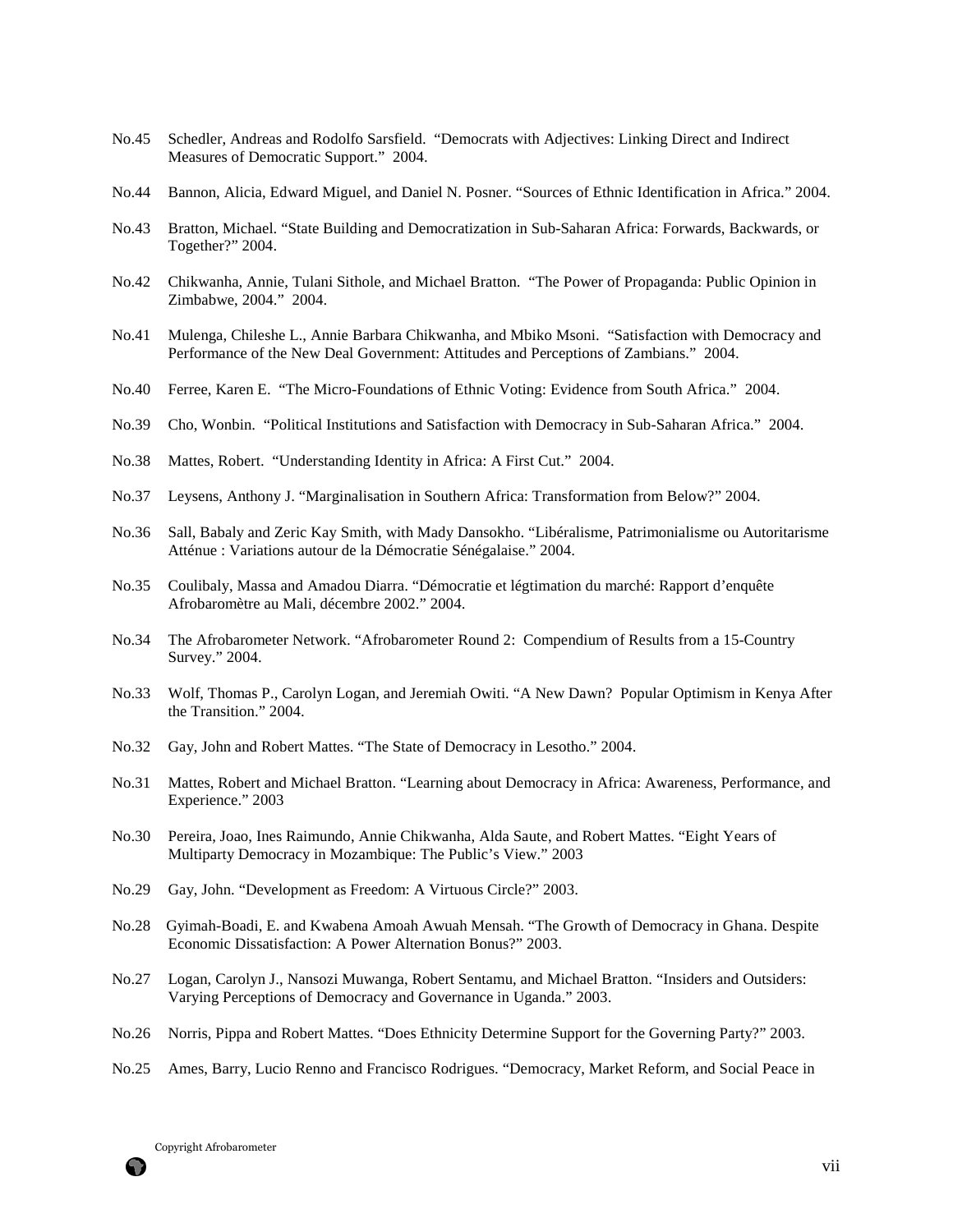Cape Verde." 2003.

- No.24 Mattes, Robert, Christiaan Keulder, Annie B. Chikwana, Cherrel Africa and Yul Derek Davids. "Democratic Governance in South Africa: The People's View." 2003.
- No.23 Mattes, Robert, Michael Bratton and Yul Derek Davids. "Poverty, Survival, and Democracy in Southern Africa." 2003.
- No.22 Pereira, Joao C. G., Yul Derek Davids and Robert Mattes. "Mozambicans' Views of Democracy and Political Reform: A Comparative Perspective." 2003.
- No.21 Whiteside, Alan, Robert Mattes, Samantha Willan and Ryann Manning. "Examining HIV/AIDS in Southern Africa Through the Eyes of Ordinary Southern Africans." 2002.
- No.20 Lewis, Peter, Etannibi Alemika and Michael Bratton. "Down to Earth: Changes in Attitudes Towards Democracy and Markets in Nigeria." 2002.
- No.19 Bratton, Michael. "Wide but Shallow: Popular Support for Democracy in Africa." 2002.
- No.18 Chaligha, Amon, Robert Mattes, Michael Bratton and Yul Derek Davids. "Uncritical Citizens and Patient Trustees? Tanzanians' Views of Political and Economic Reform." 2002.
- No.17 Simutanyi, Neo. "Challenges to Democratic Consolidation in Zambia: Public Attitudes to Democracy and the Economy." 2002.
- No.16 Tsoka, Maxton Grant. "Public Opinion and the Consolidation of Democracy in Malawi." 2002.
- No.15 Keulder, Christiaan. "Public Opinion and Consolidation of Democracy in Namibia." 2002.
- No.14 Lekorwe, Mogopodi, Mpho Molomo, Wilford Molefe, and Kabelo Moseki. "Public Attitudes Toward Democracy, Governance, and Economic Development in Botswana." 2001.
- No.13 Gay, John and Thuso Green. "Citizen Perceptions of Democracy, Governance, and Political Crisis in Lesotho." 2001.
- No.12 Chikwanha-Dzenga, Annie Barbara, Eldred Masunungure, and Nyasha Madingira. "Democracy and National Governance in Zimbabwe: A Country Survey Report." 2001.
- No. 11 The Afrobarometer Network. "Afrobarometer Round I: Compendium of Comparative Data from a Twelve-Nation Survey." 2002
- No.10 Bratton, Michael and Robert Mattes. "Popular Economic Values and Economic Reform in Southern Africa." 2001.
- No. 9 Bratton, Michael, Massa Coulibaly, and Fabiana Machado. "Popular Perceptions of Good Governance in Mali." March 2000.
- No.8 Mattes, Robert, Yul Derek Davids, and Cherrel Africa. "Views of Democracy in South Africa and the Region: Trends and Comparisons." October 2000.
- No.7 Mattes, Robert, Yul Derek Davids, Cherrel Africa, and Michael Bratton. "Public Opinion and the Consolidation of Democracy in Southern Africa." July 2000.
- No.6 Bratton, Michael and Gina Lambright. "Uganda's Referendum 2000: The Silent Boycott." 2001.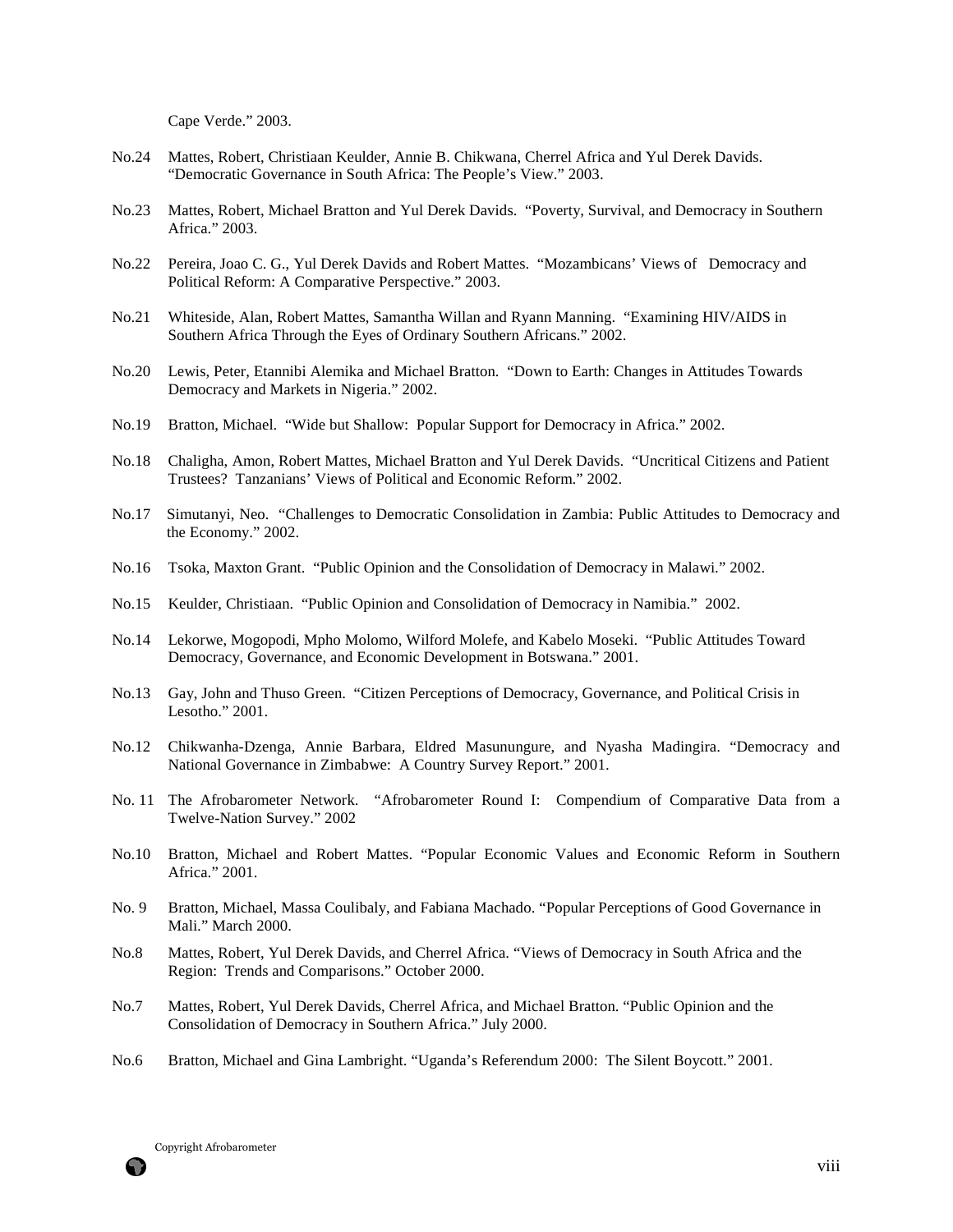- No.5 Bratton, Michael and Robert Mattes. "Democratic and Market Reforms in Africa: What 'the People' Say." 2000.
- No.4 Bratton, Michael, Gina Lambright, and Robert Sentamu. "Democracy and Economy in Uganda: A Public Opinion Perspective." 2000.
- No.3 Lewis, Peter M. and Michael Bratton. "Attitudes to Democracy and Markets in Nigeria." 2000.
- No.2 Bratton, Michael, Peter Lewis, and E. Gyimah-Boadi. "Attitudes to Democracy and Markets in Ghana." 1999.
- No.1 Bratton, Michael and Robert Mattes. "Support for Democracy in Africa: Intrinsic or Instrumental?" 1999.

Copyright Afrobarometer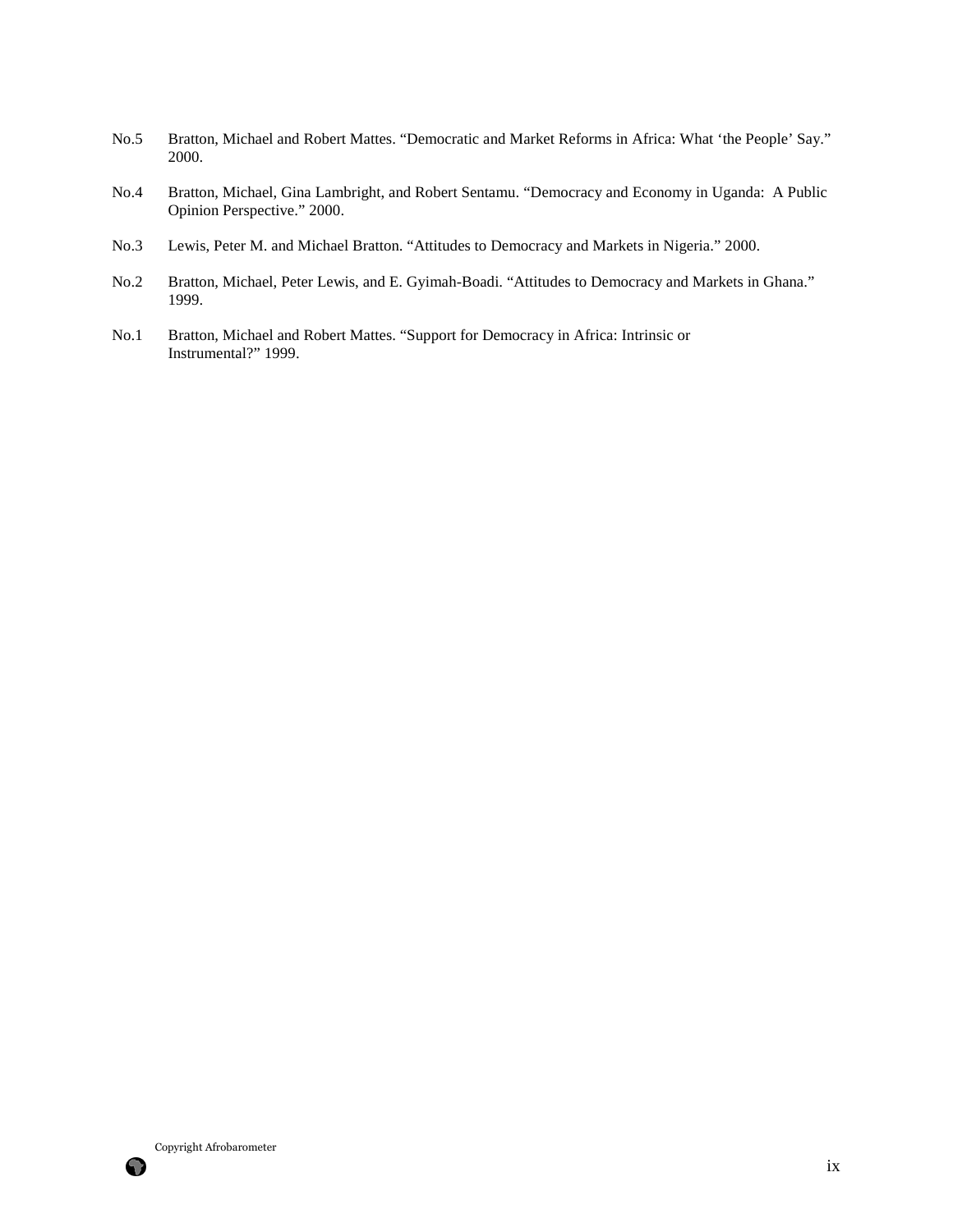## **Do Free Elections Foster Capable Governments? The Democracy-Governance Connection in Africa<sup>1</sup>**

#### **Abstract**

Does democratization lead to improved governance? This exploratory paper addresses this question with reference to a cross-section of sub-Saharan African countries using macro, micro and trend data. The results show an elective affinity between free elections and improved governance. But any democracy advantage is more apparent in relation to some dimensions governance than others. For example, while elections apparently boost the rule of law and control of corruption, they also seem to undercut the transparency of government procedures and the responsiveness of elected officials. To address the debate on causality, the paper compares governance performance before and after electoral alternations, both across countries and in one particular country (Mali). It concludes that, as a rule of thumb for policy sequencing, democracy promotion need not await the prior establishment of a rule of law.



<sup>1&</sup>lt;br><sup>1</sup> Paper presented at a World Bank/Yale University Workshop on "Managing the Politics of Governance Reform in Africa and the Middle East," Washington D.C., October 24-26, 2008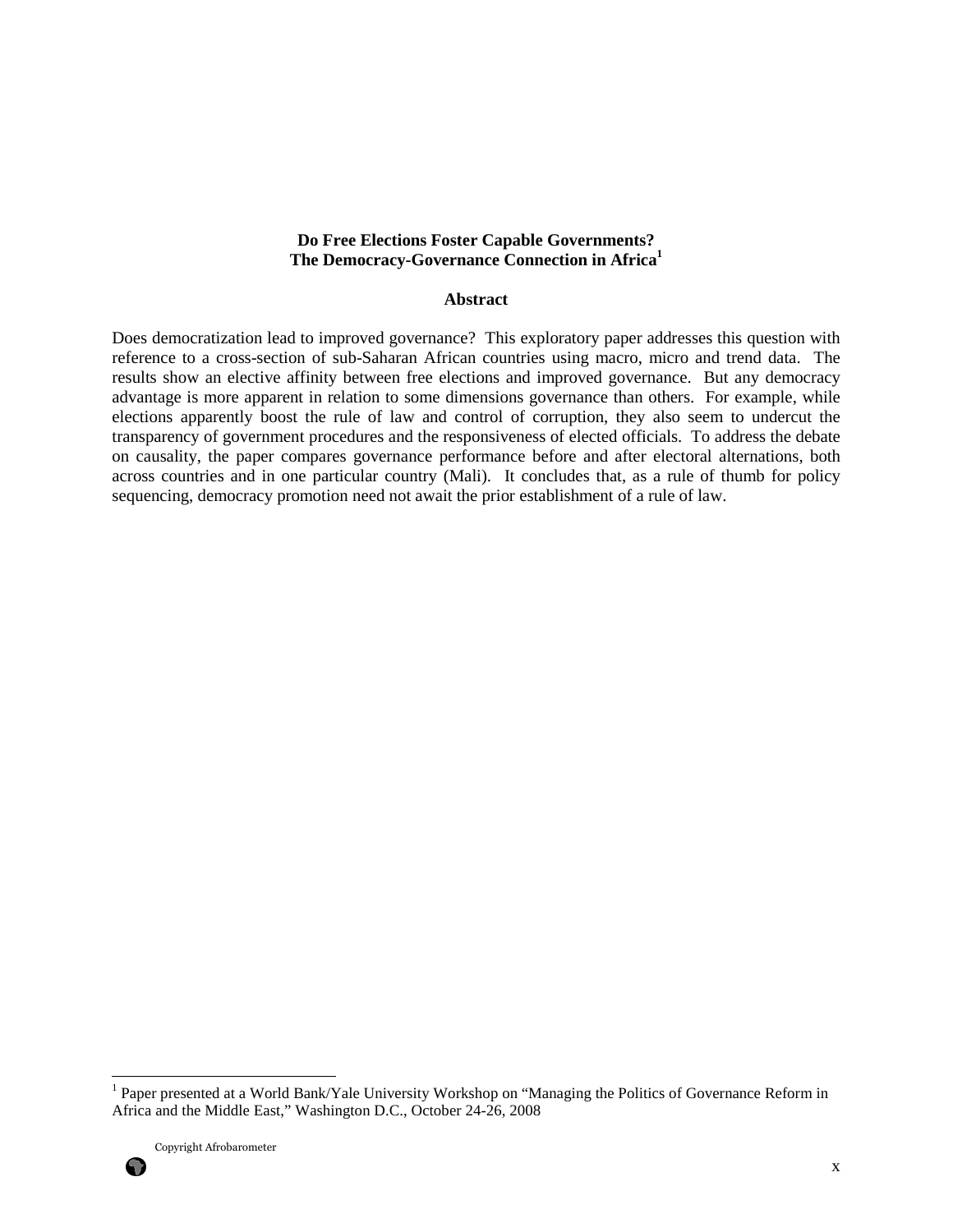## **Introduction**

Over the last two decades, Africa's political environment has opened up. To varying degrees in different countries, military and *de jure* one-party regimes have made way for multiparty competition. To be sure, the quality of new African democracies is often strained. In many countries, fragile multiparty regimes coexist with persistent social conflict, imperfect elections, weak political institutions, and presidents who seek to govern outside the rule of law.

But there is no gainsaying the fact that, over the twenty-year period from 1988 to 2007, sub-Saharan Africa (SSA) became a more democratic region. According to Freedom House, the number of countries designated "not free" dropped by half (from 32 to 14), alongside a doubling of those that moved from "not free" to "partly free" (from 12 to 23). Most importantly, the number of countries that became "free" increased from 2 to 11 (Freedom House 2008; Puddington 2008).<sup>1</sup> Given a low starting point, the rate of political liberalization in the post-Cold War period was actually greater in sub-Saharan Africa than in any other world region apart from the former Soviet bloc (Finkel et al. 2006; Markoff 2009).

But does democratization lead to improved governance? Do freely elected regimes automatically perform better at public management than regimes installed by authoritarian means? Even if multiparty rule offers certain advantages, do these apply equally to all dimensions of governance? And what is the causal direction of any democracy-governance connection? After all, if democratization occurs more commonly in countries that are already relatively well governed, then it would be a mistake to attribute any improvements in governance to political liberalization and free elections.

This exploratory paper seeks preliminary answers to these questions with reference to a cross-section of sub-Saharan African countries in 2005. I examine the democracy-governance connection both at macro level, using aggregate data, and at micro level, drawing on a comparative survey of the attitudes of African citizens. The paper also employs inter-temporal analysis in a bid to advance the debate on causality. I compare perceived governance performance before and after electoral alternations, both across countries and in one particular country (Mali).

#### **A Democracy-Governance Connection?**

A valid inquiry into linkages between democracy and governance requires strict independence of key concepts. It is necessary to reject at the outset the conflated, hybrid notion of "democratic governance," which seeks to merge concepts by definition. A more fruitful approach begins by breaking apart the two components and describing each separately. For the purposes of this paper I define *democracy* in minimal, procedural terms as a political regime installed by a free and fair multiparty election in which all contenders accept the results (Collier and Levitsky, 1997). I define *governance* broadly as the act or process of imparting authoritative direction and coordination to organizations in an environment (Hyden and Bratton 1992; Pierre 2000). But I apply the concept narrowly to central governments, excluding global, corporate, civic and local forms of governance (Hirst 2000).

Thus, when the democracy-governance connection is boiled down to operational essentials, we are left with the following research question: Do free elections foster capable governments?

It seems sensible to suppose that the advent of a freely elected political regime would have beneficial consequences for governmental performance. One possible reason is that elections confer political legitimacy: having voted for a government, citizens are more willingly to comply with it, thus reducing the costs of enforcing public policies, especially unpopular ones. Secondly, democratic regimes are installed by means of a mechanism of political equality: one person, one vote. Especially where poverty is widespread, political democratization implies social and economic redistribution, including by making public services more accessible, efficient and equitable. A final and more explicit route from democracy to good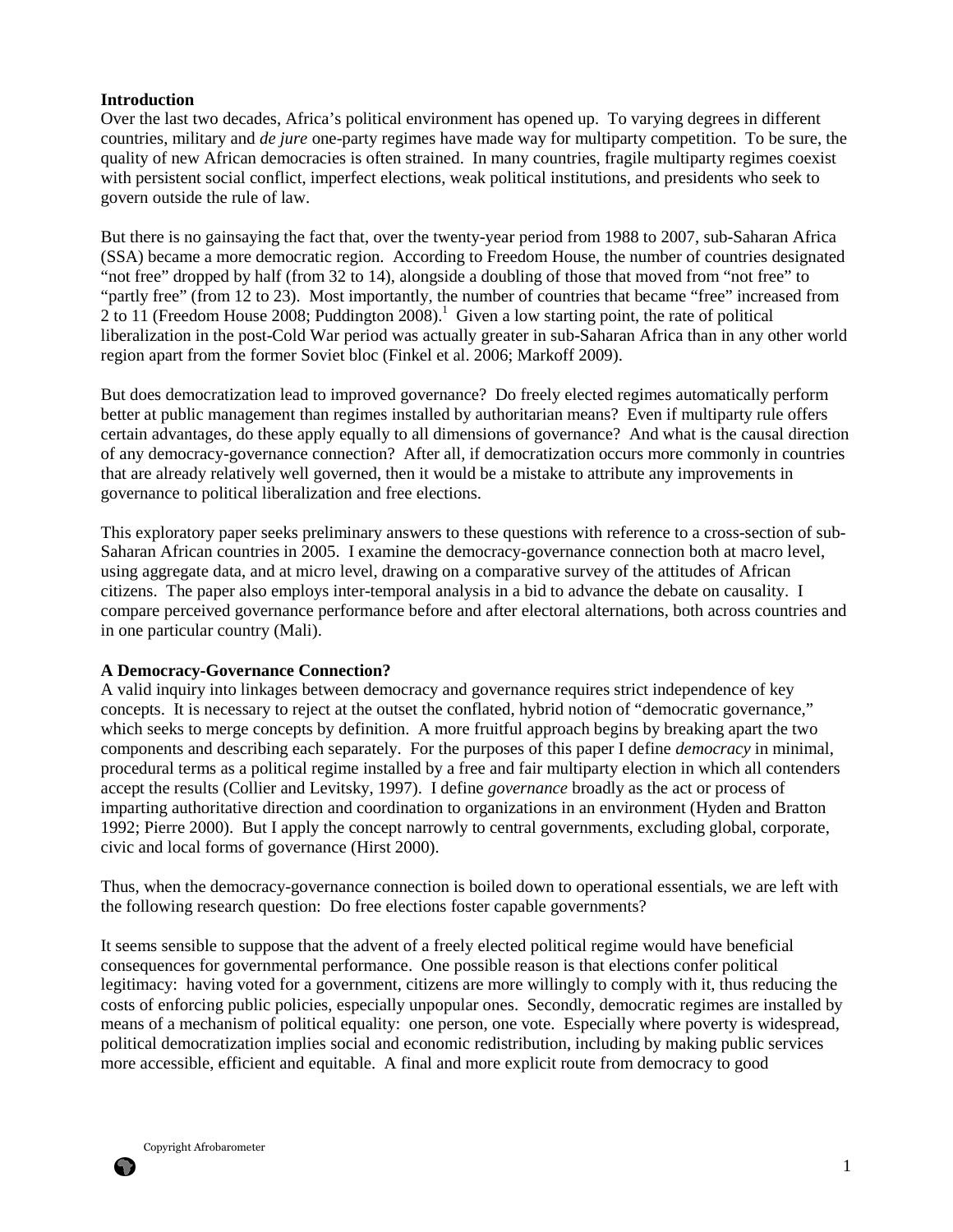governance concerns political responsiveness. Because political leaders – from local government councilors all the way up to the national president – are subject to reelection after a fixed term of office, they face incentives to attend to the expressed needs of constituents in the intervals between elections.

Of course, democratization may undermine good governance, for example by encouraging populist policy responses that exceed the limits of prudent governance (Huntington 1968; Kitschelt and Wilkinson 2007). A transition to democracy may also allow an increase in corruption; since the prospect of open elections raises political insecurity for incumbent elites, they may choose to discount the future by accelerating the rate at which they grab rents (Bates 2008). Or by diffusing power and multiplying the number of potential veto points, the introduction of democratic procedures may make decision-making less transparent and less understandable to ordinary citizens (Tsebelis 2002).

In theorizing mechanisms through which democratic elections might plausibly affect governance, it becomes apparent that governance has multiple aspects. Analysts have long recognized the multidimensionality of the concept. The World Bank Institute, for example, proposes six dimensions ranging from "voice and accountability" to "control of corruption" (Kauffmann et al. 2008). I find this classification useful and employ it in an initial analysis below. But for theoretical and methodological reasons I prefer to further decompose governance along different lines, both to identify additional governance dimensions and to enable operational research using indicators available in Afrobarometer surveys.

My alternate scheme proposes three main types of governance: administrative, economic, and political. Each can be broken down in three ways, making a total of nine dimensions in all.

The *administrative* dimensions of good governance concern:

- (a) *legality* (whether the government observes a rule of law);
- (b) *transparency* (whether government procedures are open for all to see); and,
- (c) *honesty* (whether government officials are free of corruption).

The *economic* dimensions of good governance cover:

- (a) *effectiveness* (whether government is able to attain its stated policy goals);
- (b) *efficiency* (whether public goods are delivered on a cost-effective basis); and,
- (c) *equity* (whether citizens enjoy equality of access to available public goods).

And the *political* dimensions of governance consist of:

- (a) *responsiveness* (whether elected officials act according to popular priorities);
- (b) *accountability* (whether unresponsive public officials can be disciplined); and,
- (c) *legitimacy* (whether citizens willingly obey the government).

A fine-grained framework of this sort allows us to unpack the encompassing notion of governance as a prelude to exploring the possibility that democratization has differential effects. For example, I hypothesize that free elections will boost the political legitimacy of an incumbent government, especially if elections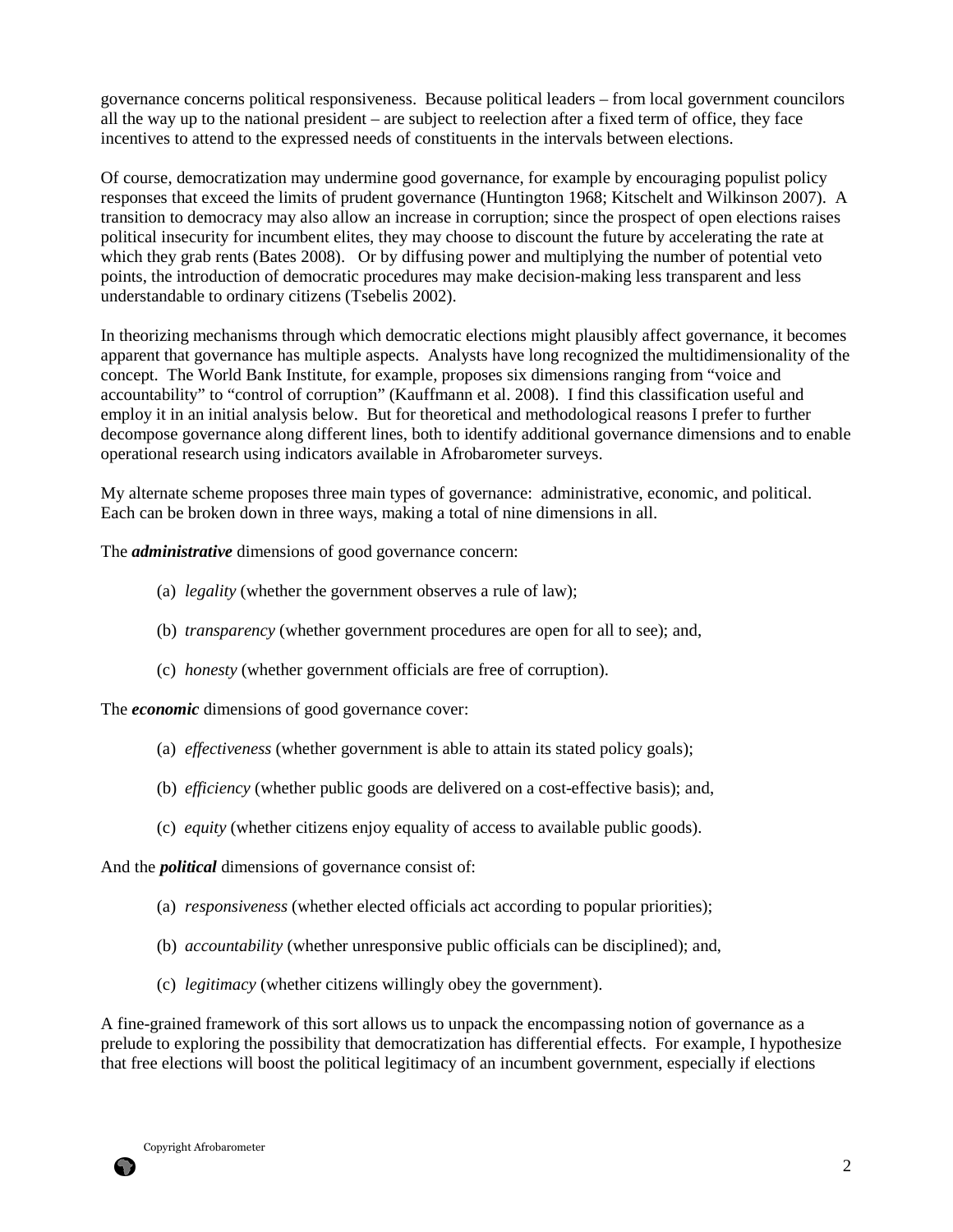precipitate an alternation of ruling parties. On the other hand, I expect that elections and alternations offer no guarantees that political representatives will readily respond to popular preferences in the periods between elections. Having presented evidence in support of these hypotheses, this paper concludes by arguing that new African democracies manifest a worrisome "representation gap" between the electorate and representative institutions.

### **Macro Connections**

If the recent wave of free elections in sub-Saharan Africa has fostered gains in the quality of public management, then a general democracy-governance connection should be evident across countries. The availability of aggregate indicators of democracy – e.g. from Freedom House – and governance – e.g. from the World Bank Institute – facilitate such an analysis.

But words of caution are due about the limitations of common data sources (Bollen 1993; Arndt and Oman 2006; Kurtz and Schrank 2007). Take the measurement of democracy. The "Freedom in the World" survey published annually over the past thirty years by Freedom House (FH) evaluates the political rights and civil liberties available to citizens, now across 193 states. It measures the range of voter choices and the enjoyment (or not) of supportive constitutional guarantees. As such, the survey tends to capture the openness of political regimes as experienced within society – that is, popular freedoms – rather than the democratic qualities of political institutions *per se*. Hence, freedom indicators are best supplemented and validated by institutional indicators. The Polity IV Project, for example, distinguishes democratic and autocratic forms of authority (on a scale of  $+10$  to  $-10$ ) with reference to institutional characteristics like the mode of executive recruitment, the extent of constraints on executive authority, and the degree of political competition (Polity 2008). $<sup>2</sup>$ </sup>

Due to complex dimensionality of the concept of governance, its measurement is not straightforward. The World Governance Indicators (WGI) currently set the methodological standard by providing systematic estimates of relative public sector performance for 212 countries and territories from 1996 onwards. Reflecting inherent imprecision, the World Bank Institute (WBI) provides explicit margins of error for each country estimate. For the purposes of this study, I find utility in just five of the six WGI dimensions of governance: political stability, government effectiveness, regulatory quality, rule of law, and control of corruption. The sixth dimension – voice and accountability – is based partly on FH scores for civil liberties and political rights (among ten other representative sources). Thus, to reduce possible endogeneity in estimates of the effects of democratization on good governance, I drop the "voice and accountability" dimension of governance.

Table 1 is a summary of the macro-level connections between metrics of democracy – as measured by Freedom House and Polity IV – and the World Governance Indicators. All aggregate data are drawn from the universe of sovereign states in sub-Saharan Africa ( $N= 48$ ). Cell entries are bivariate correlation coefficients.<sup>3</sup>

The first result worth noting is that, regardless of the method of measurement, democracy has substantively strong and statistically significant links to governance. Democracy is positively associated with every governance dimension (as these are conceived by the WBI) and with a mean WGI score calculated as an average of five dimensions (excluding "voice and accountability"). Without at this stage imputing directionality to the relationship, a simple macro analysis suggests an apparent elective affinity within African countries between democracy and governance: the more democratic the regime, the better its record at governance.

Second, the strength of this democracy-governance connection depends on the method of measurement. When democracy is measured using FH scores, correlations are systematically stronger than when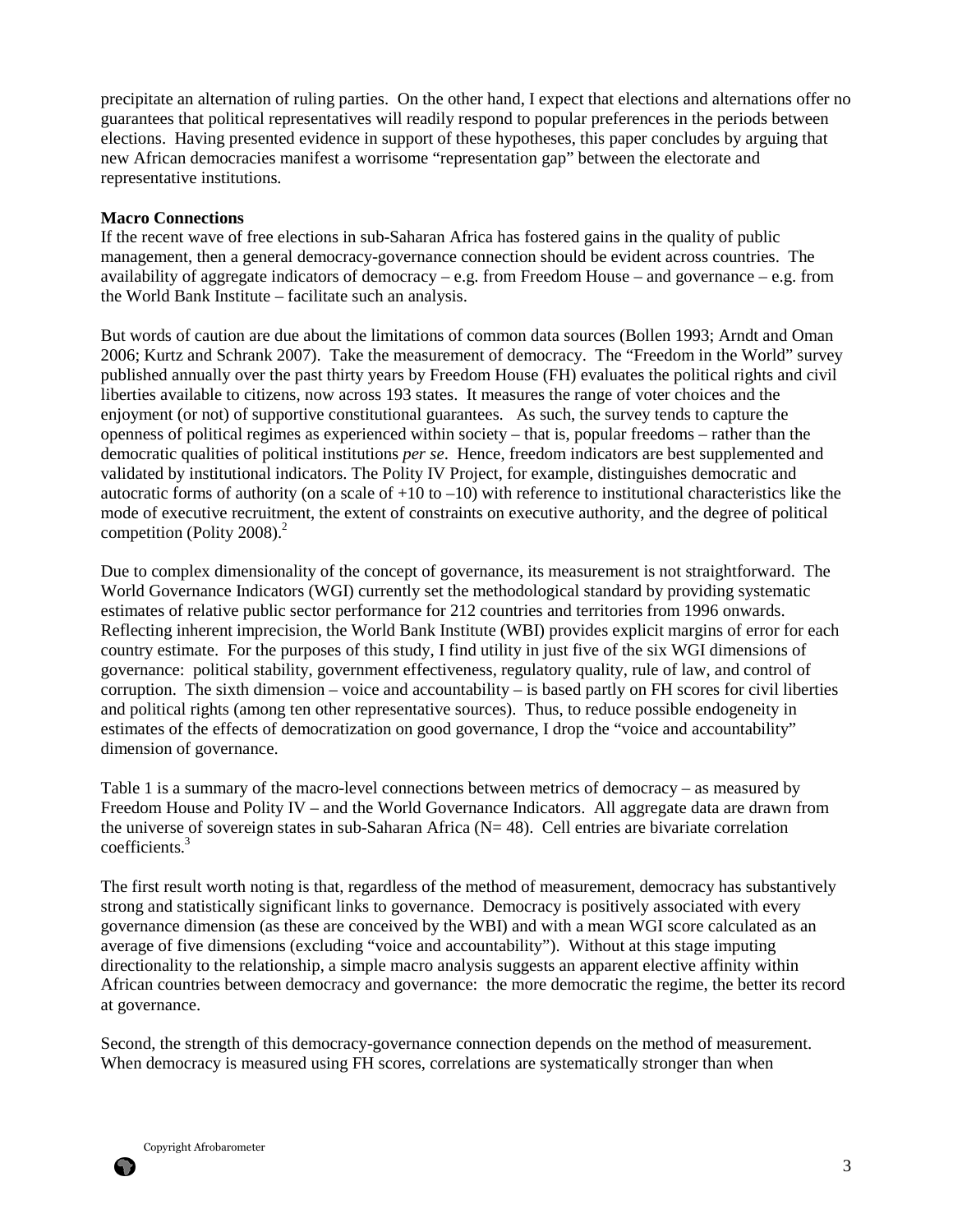democracy is measured using Polity IV indicators. Indeed the FH-WGI coefficients are so large (r = .774\*\*\* for a mean index, rising to  $r = 0.830***$  when the dimension of "voice and accountability" is included in the index) as to call into question the independence of indicators. Could it be that *all* WBI indicators overlap with FH scores? Stated differently, are the WBI indicators a methodological analog of the hybrid concept of "democratic governance"? One possibility is that the compilers of the WBI source materials inadvertently incorporate knowledge about a country's status of freedom into their judgments about the quality of its governance. The Polity indicators were developed for a separate purpose and are not employed as a WGI source. Perhaps for this reason, the Polity-WGI coefficients – although positive, strong and significant (mean  $r = .545***$ ) – are more plausible because they provide a greater degree of assurance that democracy and governance were conceived and measured separately.

| <b>World Governance</b><br><b>Indicators</b> | <b>Indicators of Democracy</b> |                  |  |
|----------------------------------------------|--------------------------------|------------------|--|
|                                              | <b>Freedom House</b>           | <b>Polity IV</b> |  |
| <b>Political Stability</b>                   | $.706***$                      | $.455***$        |  |
| Government Effectiveness                     | $.730***$                      | $.525***$        |  |
| <b>Regulatory Quality</b>                    | $.684***$                      | .488***          |  |
| Rule of Law                                  | $.751***$                      | $.526***$        |  |
| Control of Corruption                        | $.693***$                      | .488***          |  |
| Mean WGI Score, 2005                         | $.774***$                      | $.545***$        |  |

*Table 1: Democracy and Governance: Macro Connections, 2005* 

*Sources: Freedom House 2008 (N = 48), Polity 2008 (N = 41), World Bank Institute (2008) Cell entries are bivariate correlation coefficients*

*\*\*\* signifies p=<.001.* 

Third, and notwithstanding the method of measurement, there is rough equivalence in the relative importance of democracy to different dimensions of governance. For both FH and Polity, democracy is more closely associated with the *rule of law* and *government effectiveness* than with *regulatory quality* and *control of corruption*. I take this as *prima facie* evidence that, if democratization has formative effects on the subsequent quality of governance (a proposition yet to be confirmed), then it does so more through some governance channels than via others. I would expect, for example, that democracy – a form of constitutional rule requiring regular elections and term limits on office holders – helps to reinforce a rule of law. But precisely because free elections may compel politicians to seek an expanded pool of patronage resources, democratization is less strongly associated with policies to deregulate economic markets or to control corruption. A key purpose of the rest of this paper is to further explore such differential effects.

#### **Micro Connections**

So far, macro-level analysis suggests a crude association between democracy and governance, with the strength of the connection dependent on the dimension of governance. This section of the paper seeks to refute, corroborate or refine these results at the micro level using survey data on the popular perceptions of ordinary Africans. Do Africans themselves think they are obtaining good governance? By way of answer, I compare public opinions across democratic and non-democratic regimes.

Data are drawn from 25,397 face-to-face interviews conducted in 2005 during Round 3 of the Afrobarometer. The data are pooled from 18 country surveys, all of which used a standard survey instrument.<sup>4</sup> Each country is represented by a national probability sample in which every adult citizen had an equal and known chance of inclusion. Sample sizes range from 1161 to 2400 respondents per country, although, in the descriptive statistics reported here, the data are weighted to represent each country equally (n  $= 1200$ ). The margin of sampling error is never more than 3 percent at a 95 percent level of confidence.<sup>5</sup> Afrobarometer surveys are concentrated in countries that have undergone at least some degree of political and economic liberalization in the last decade. As such, the results represent the continent's most open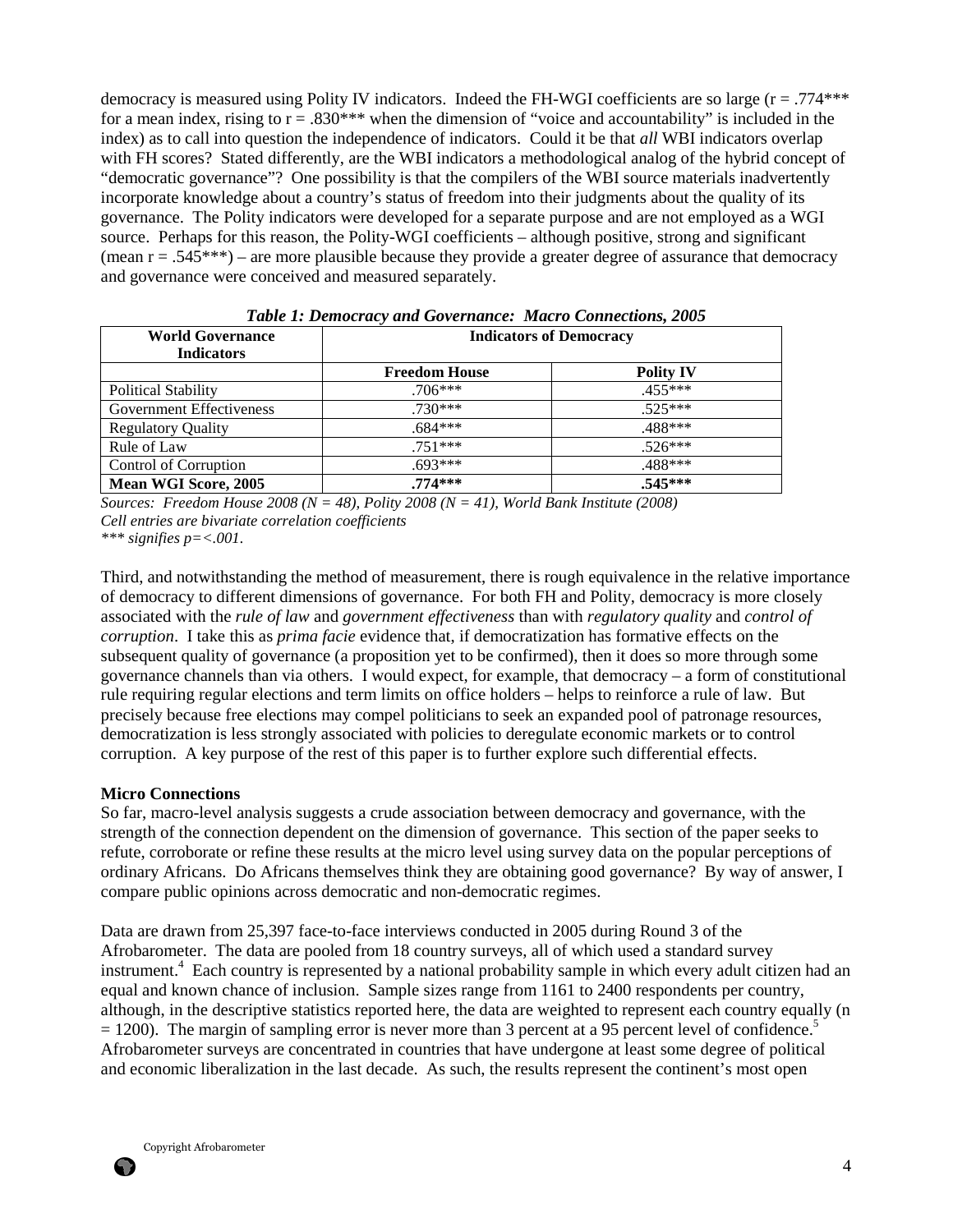societies and cannot be taken as representative of SSA as a whole.<sup>6</sup>

To measure the extent of democracy, the Afrobarometer asks: "in your opinion, how much of a democracy is (this country) today?" The response options are on a four-point scale:  $1 =$  "not a democracy,"  $2 =$  "a democracy with major problems,"  $3 =$  "a democracy with minor problems," and  $4 =$  "a full democracy." For the purposes of this analysis, those whose answers are coded 3 or 4 are held to live in a "democracy"; those whose answers are coded 1 or 2 are said to reside in a "non-democracy." The distinction between democracies and non-democracies, which appear as column headings in Table 2, is employed as a device to distinguish among popular attitudes toward governance.

To confirm the face validity of Afrobarometer's democracy indicator, I can report that, in 2005, fully 71 percent of Ghanaians thought that their country was a democracy compared to just 14 percent of Zimbabweans. Moreover, in an external validity test for the same year, AB assessments of the extent of democracy (aggregated to country level) correlate extremely highly with the FH index  $(r = .802)$ , which suggests that citizens and experts come to remarkably similar judgments about each country's democratic attainments. And, to address the conceptual validity of a minimal, electoral definition of democracy, it is reassuring to discover that public opinion about the quality of the last election (how free and fair was it?) is the best single predictor of whether Africans think that they live in a democracy (Bratton 2007).

The nine dimensions of governance, as defined earlier in this paper, appear as row headings in Table 2. For example, to assess if the government operates within a framework, of *legality* the survey asks whether citizens think "the president usually observes (or often ignores) the constitution." A strong and significant difference in public opinion is detectable between regime types: in democracies, almost two thirds of citizens (65 percent) perceive a rule of law in the president's office as compared to less than one half in nondemocracies (46 percent). Take another example. To evaluate whether the civil service is *honest*, the survey asks how many public officers are perceived as corrupt. Whereas in democracies just over one quarter of citizens (28 percent) perceive corruption among "most or all" government officials, more than one half (51 percent) do so in non-democracies. In this initial test, therefore, we find no evidence that democratization is associated with higher levels of perceived corruption. Indeed, on this dimension of governance, the positive democracy connection is especially strong.

It is also worth noting that, in democracies, most Africans interviewed (69 percent) consider that their government is *effective* at solving the most important problems in society. When quizzed in open-ended fashion about the nature of these problems, respondents most often mention unemployment, food security, and the paucity of health care. One is struck that affirmative views of administrative capability are at odds with academic portrayals of African governance as an arena of state failure (Rotberg 2004; Bates 2008). To be sure, the survey data reveal variations across regimes – only 45 percent of citizens in non-democracies see the state as effective – but even this result hardly amounts to the journalistic trope of African state collapse. For serious analysis, we require a nuanced portrayal of state failure as a variable quality, whose manifestations are hardly universal across the continent.

Admittedly, democracy's association is weaker on other dimensions of governance. According to the 2005 Afrobarometer data, the public sees more fragile linkages to government *efficiency*, procedural *transparency*, and regime *legitimacy*. To be sure, all these relationships are positive and statistically significant, suggesting an underlying democracy advantage; but they are feebler than democracy's association with a rule of law and official probity. For example, in both democracies and non-democracies, majorities within the national adult population think that public services are easily accessible (64 and 51 percent) and that the government should always be obeyed, despite whether an individual voted for it (90 and 84 percent). As such – and, like effectiveness, perhaps surprisingly – perceptions of government efficiency and regime legitimacy are widespread across a range of regime types in Africa, including electoral autocracies.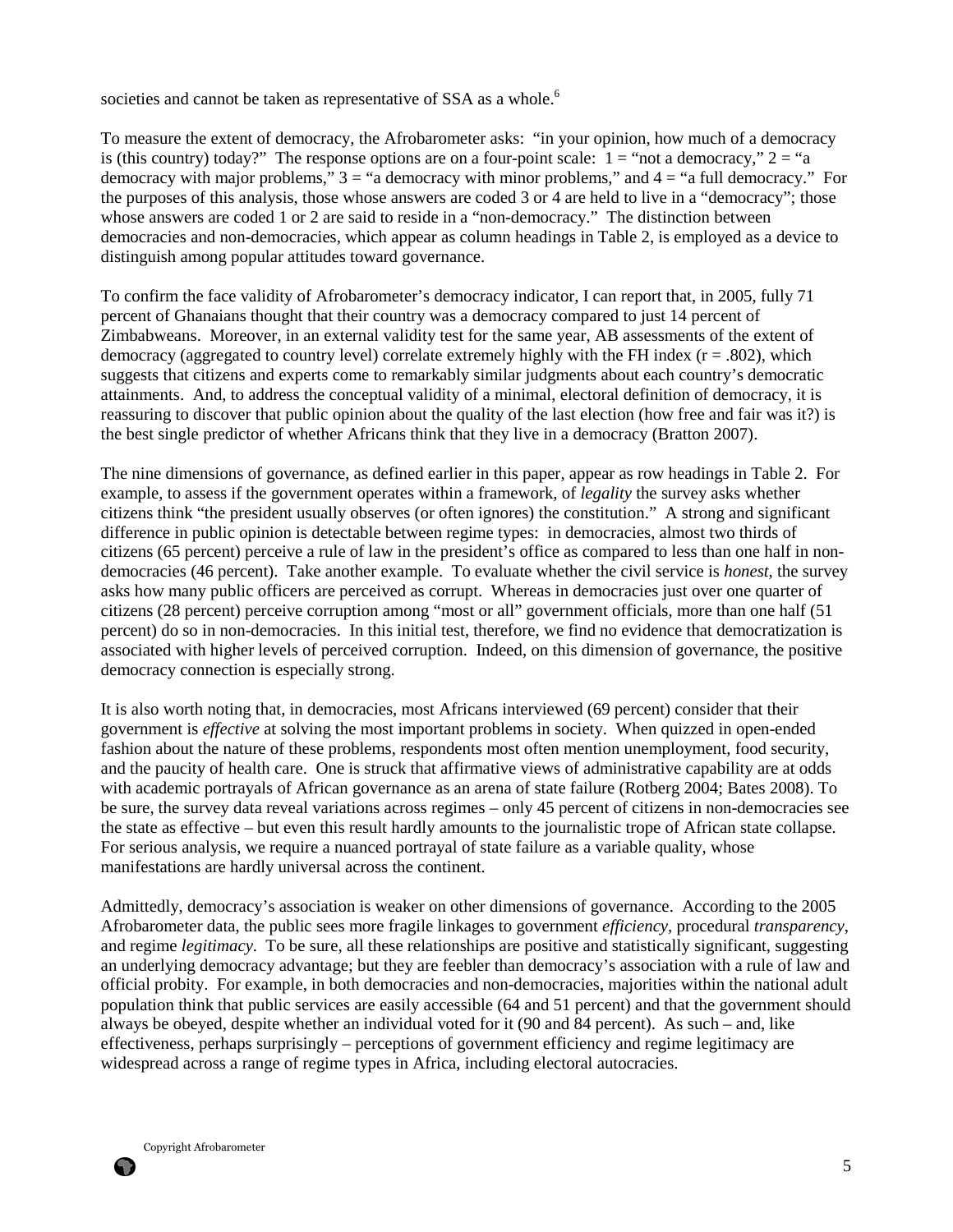| <b>Dimension</b><br>of<br>Governance | <b>Indicator</b>                                      | Democracy <sup>1</sup> | Non-<br>Democracy <sup>2</sup> | R<br>(Democracy) | $\bf{R}$<br>(Free<br>$Elections$ <sup>3</sup> |
|--------------------------------------|-------------------------------------------------------|------------------------|--------------------------------|------------------|-----------------------------------------------|
| <b>Legality</b>                      |                                                       |                        |                                | $.268***$        | $.216***$                                     |
|                                      | The president usually observes constitution           | 65                     | 46                             |                  |                                               |
|                                      | The president often ignores constitution              | 16                     | 36                             |                  |                                               |
| <b>Effectiveness</b>                 |                                                       |                        |                                | $.265***$        | $.253***$                                     |
|                                      | Government can solve most important problems          | 69                     | 45                             |                  |                                               |
|                                      | Government cannot solve important problems            | 31                     | 55                             |                  |                                               |
| <b>Efficiency</b>                    |                                                       |                        |                                | $.160***$        | $.152***$                                     |
|                                      | Public services are easily accessible                 | 64                     | 51                             |                  |                                               |
|                                      | Public services are difficult to obtain               | 36                     | 49                             |                  |                                               |
| <b>Equity</b>                        |                                                       |                        |                                | $.207***$        | $.173***$                                     |
|                                      | Government usually treats people equally              | 56                     | 37                             |                  |                                               |
|                                      | Government often treats people unequally              | 44                     | 63                             |                  |                                               |
| <b>Transparency</b>                  |                                                       |                        |                                | $.102***$        | $.069***$                                     |
|                                      | Government procedures are easy to understand          | 21                     | 17                             |                  |                                               |
|                                      | Government procedures are too complicated             | 64                     | 71                             |                  |                                               |
| <b>Responsiveness</b>                |                                                       |                        |                                | $.172***$        | $.139***$                                     |
|                                      | Elected representatives usually try to listen         | 30                     | 18                             |                  |                                               |
|                                      | Elected representatives often fail to listen          | 70                     | 82                             |                  |                                               |
| <b>Accountability</b>                |                                                       |                        |                                | $.262***$        | $.240***$                                     |
|                                      | Elections allow the removal of poor leaders           | 51                     | 31                             |                  |                                               |
|                                      | Elections do not ensure the will of the people        | 28                     | 48                             |                  |                                               |
| <b>Honesty</b>                       |                                                       |                        |                                | $.280***$        | $.286***$                                     |
|                                      | No or few government officials are corrupt            | 72                     | 49                             |                  |                                               |
|                                      | Most or all government officials are corrupt          | 28                     | 51                             |                  |                                               |
| Legitimacy                           |                                                       |                        |                                | $.088***$        | $.108***$                                     |
|                                      | The government must always be obeyed                  | 90                     | 84                             |                  |                                               |
|                                      | If you did not vote for a govt., you need not<br>obey | $\overline{9}$         | 13                             |                  |                                               |

# *Table 2: Democracy and Good Governance: Micro Connections, 2005 Popular Perceptions in 18 African Countries*

*Cell entries are percentages of adults surveyed. Calculated using binary or 3-point scales. Totals may not add to 100 where "don't knows" are not reported. \*\*\* signifies p=<.001* 

<sup>1</sup> Respondents regard the political regime as a full democracy or a democracy with minor problems <sup>2</sup>

*<sup>2</sup>Respondents regard the political regime as having major problems or not a democracy at all* 

*<sup>3</sup>Pearson's product moment correlation coefficient (range 0-1), calculated using full variable ranges (i.e. 4 and 5 point scales)* 

Citizens in democratic regimes also see a slight advantage with regard to the *transparency* of governmental operations, thus undermining the hypothesis about the complicating effects of veto points. Perhaps press freedoms help to offset shortages of information. But it is worth noting that majorities everywhere, regardless of the type of political regime in which Africans live, regard government procedures as too complex to fully understand (64 and 71 percent). Reportedly, the process of political decision-making is relatively more transparent in Africa's emergent democratic regimes but, even there, this dimension of governance remains opaque to almost two thirds of citizens.

I end this stage of microanalysis with observations about the centrality of free elections to the associations with governance that I have just described. The last column of Table 2 depicts coefficients when the nine governance dimensions are correlated with popular African perceptions of the freeness and fairness of the last national election in their country. Without exception, the perceived quality of elections generates predictions about governance with the same sign and statistical significance as a broader democracy standard. Since democracy is more than mere elections, the observed relationships may not always be quite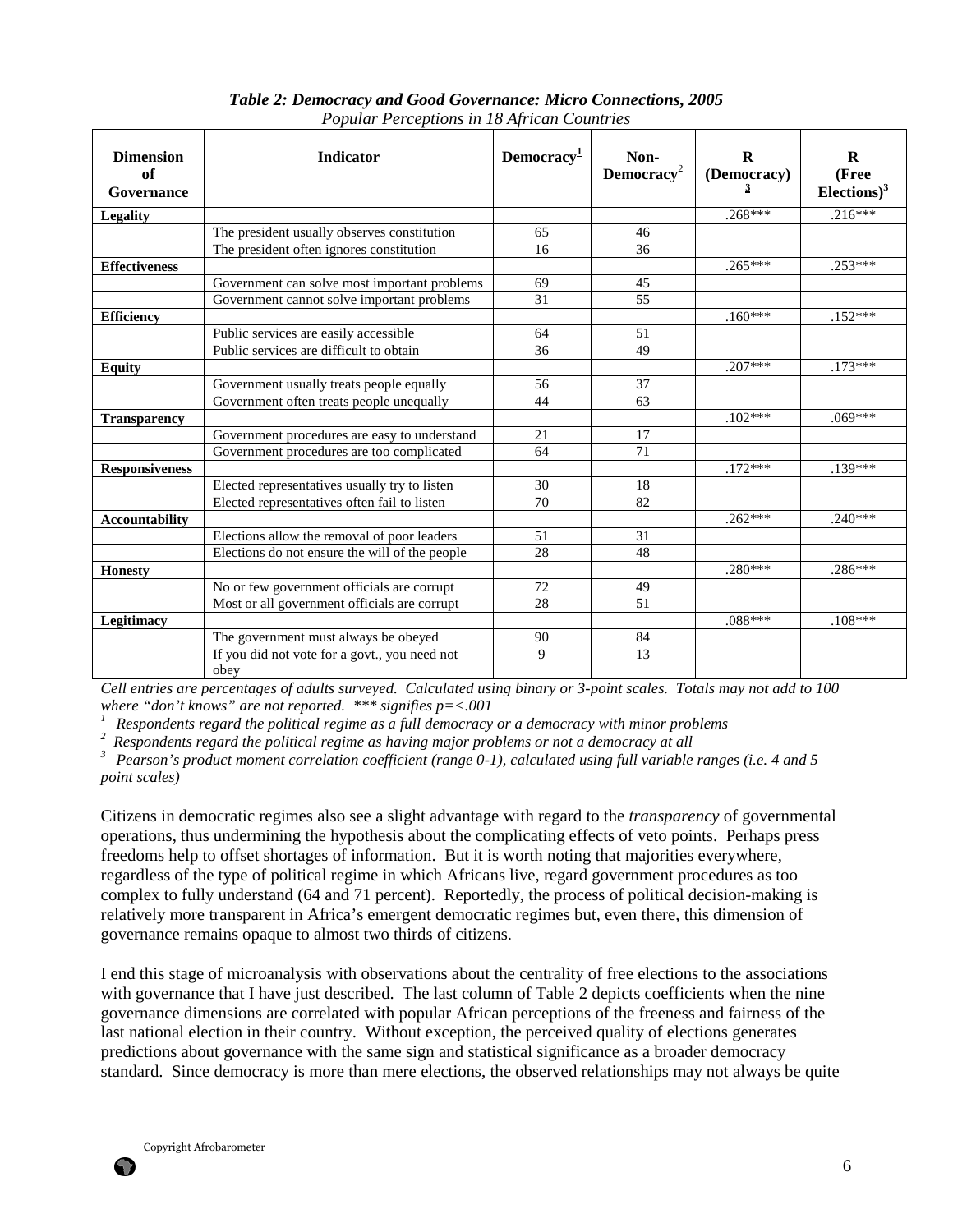as strong, as visible on seven of the nine dimensions of governance. But, importantly, citizens seem to see a *direct* line of connection between free and fair elections and two leading elements of governance: control of corruption and the legitimacy of government. Stated differently, high quality elections seem to give citizens confidence that abuse of public office will be reigned in and that official policy directives ought to be obeyed.

### **The Arrow of Causality**

So far, this paper has established a democracy-governance connection in sub-Saharan Africa at both macro and micro levels. But correlation is not causation. To establish the direction of any arrow of attribution, it is necessary to ask: Is democracy in Africa built on the foundation of strong states that have already established a semblance of capable governance? Or  $-$  in the key question for this paper  $-$  does the installation of multiparty electoral democracies in Africa create conditions for improvements in public governance?

The preponderance of relevant theory in political science suggests that state building, including the governance function of effective policy implementation, is a prerequisite of democratization. Linz and Stepan stake out a definitive position: "No modern polity can become democratically consolidated unless it is first a state" (1996, 7). Rose and Shin add that new democracies tend to be unstable because they democratize "backwards," that is, by introducing mass elections without prior benefit of modern state institutions, including a rule of law and a working bureaucracy (2001). With reference to Yugoslavia among other places, Mansfield and Snyder contend that, lacking foundational political order, new democracies are more susceptible to conflict than stable autocracies (2005), a proposition pertinent to sub-Sahara's conflictprone settings.

I am persuaded by the powerful argument that democracy can hardly be established in the absence of political order. Simply stated, the existential dilemma for an African citizen is this: why should she turn out to vote in a founding election if, in so doing, she risks being intimidated, assaulted or killed? The establishment of political order requires a capable state that can, without abuse, assert authority throughout a territory. One irreducible requirement of such authority is that citizens voluntarily comply with state commands, thus granting legitimacy to rulers. But what better way has been found to establish political legitimacy in the modern world than the through the installation of rulers in open and competitive elections? In other words, democratization may itself be a prerequisite for well-governed and consolidated states.

The question of which comes first – democracy or governance? – has found expression in the so-called "sequencing" debate among democracy scholars and practitioners. Thomas Carothers argues that, because "persuading people to defer their ambition to vote in a free election is most often not an option," democracy promoters should not "put…off for decades or indefinitely the core element of democratization – fair and open processes of political competition and choice" (2007, 23 and 25). Rather than "sequentialism" (rule of law first, elections second), Carothers favors what he calls "gradualism," which involves slowly creating conditions for free and fair elections wherever possible. Indeed, "prescribing more rule of law…as the basis for eventual democratization gets it backwards: more democratization is vital to strengthening the rule of law" (2007, 17). Those democratic theorists who see the rule of law as a pillar of democracy support this view (O'Donnell 2004; Diamond and Morlino 2005).

Testing the sequencing debate against African materials, Bratton and Chang (2006) find some support for both sides. On one hand, they report that democratic regimes (measured as FH's "free" countries) have only ever arisen in stronger African states (that is, with an above-average WGI mean score). In other words, the continent's 11 current democracies – from Benin to South Africa – are all erected on a foundation of states that enjoy relative capacity to create political order, govern through legal means, and control corruption. On the other hand, these researchers employ a simultaneous equations model to show that the relationship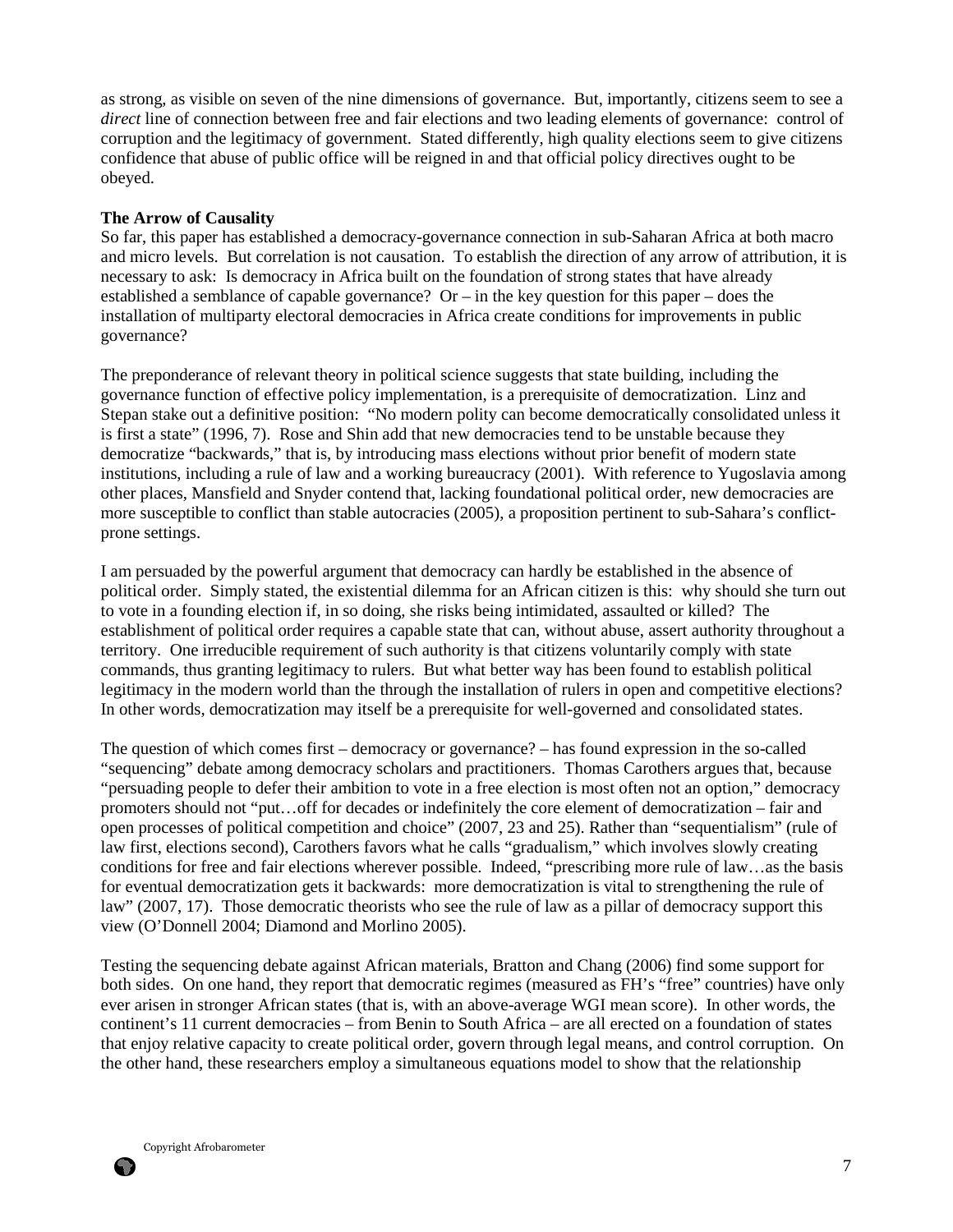between state building and democratization is thoroughly recursive. Not only do strong states breed democratic regimes but, in turn, democratic regimes foster the law enforcement capacity and political legitimacy necessary for good governance. By demonstrating statistically that the establishment of a rule of law is an implicit product of democratization, Bratton and Chang make a case that democratization can come first.

### **Electoral Alternation**

In this paper, I build on this groundwork by devising two additional tests of causality in the democracygovernance relationship. On the common assumption that prior events are candidate causes for subsequent outcomes, both tests involve the factor of elapsed time. Each makes reference to the concept of electoral alternation, or the peaceful transfer of power from one ruling party to another by means of a free and fair election. Sometimes called a "turnover" of governments, alternation is a relatively infrequent outcome in African elections, having occurred some 43 times across 232 elections between 1989 and 2003 (Lindberg 2006, 79).

I start by observing that electoral alternation boosts mass commitments to democracy, both on the demand side and (especially) in terms of popular estimates of the supply of democracy (Bratton 2004). Indeed, by demonstrating that incumbency is not forever, alternation deepens democracy by giving both electoral winners and electoral losers an incentive to support the rules of the democratic game. It seems reasonable to wonder whether, as a core attribute of democratization, a turnover of political elites also contributes to improved governance. For the first test, I therefore propose that an electoral alternation will be followed in time by positive upward increments in indicators of good governance.

Table 3 presents largely supportive evidence. In column headings, I first distinguish African countries that underwent an electoral alternation at any time *after* the country's founding multiparty election but *before* the Afrobarometer measured perceptions of governance in  $2005$ .<sup>7</sup> An alternation is scored as 1, its absence as 0. In eight out of nine cases, significant differences in popular perceptions of governance performance are evident for citizens in countries that experienced alternations. In six out of these nine cases, differences run in the expected direction. For example, citizens who experienced a democratic turnover were significantly *more* likely to regard the government as *effective* at problem solving. And, by the same token, experience with alternation made citizens *less* likely to regard all or most public officials as *corrupt*.

But there are anomalies. The coefficients for three dimensions of governance have unexpected signs. One is not statistically significant: the occurrence of an electoral alternation seemingly makes no difference to popular perceptions of *equity* in treatment by government. But two dimensions of governance – *transparency* and *responsiveness* – stand in significant *negative* relationships to democratization. Even after democracy begins to take root through peaceful electoral alternation, citizens are apparently *less* likely to find government procedures easy to understand or to consider that elected representatives listen to them. Perhaps citizens remain uncertain about the exact roles that elected representatives are supposed to play. Or they soon discover that novice occupants of these offices are even less responsive than the leaders they replace. These inverted democracy-governance relationships, although hardly strong, nonetheless raise red flags about possible areas of governance in which an elective affinity with democratization begins to break down.

To further explore the connection between democratic turnover and good governance, I specify the time elapsed since the last electoral alternation. I assume that any democratizing effects will be strongest right after an election that rotates leaders, but that such effects will decay with the passage of time. Time is counted as the number of months between the last electoral alternation (or December 1989 in countries where there is no post-transition alternation) and December 2007. If temporal proximity to alternation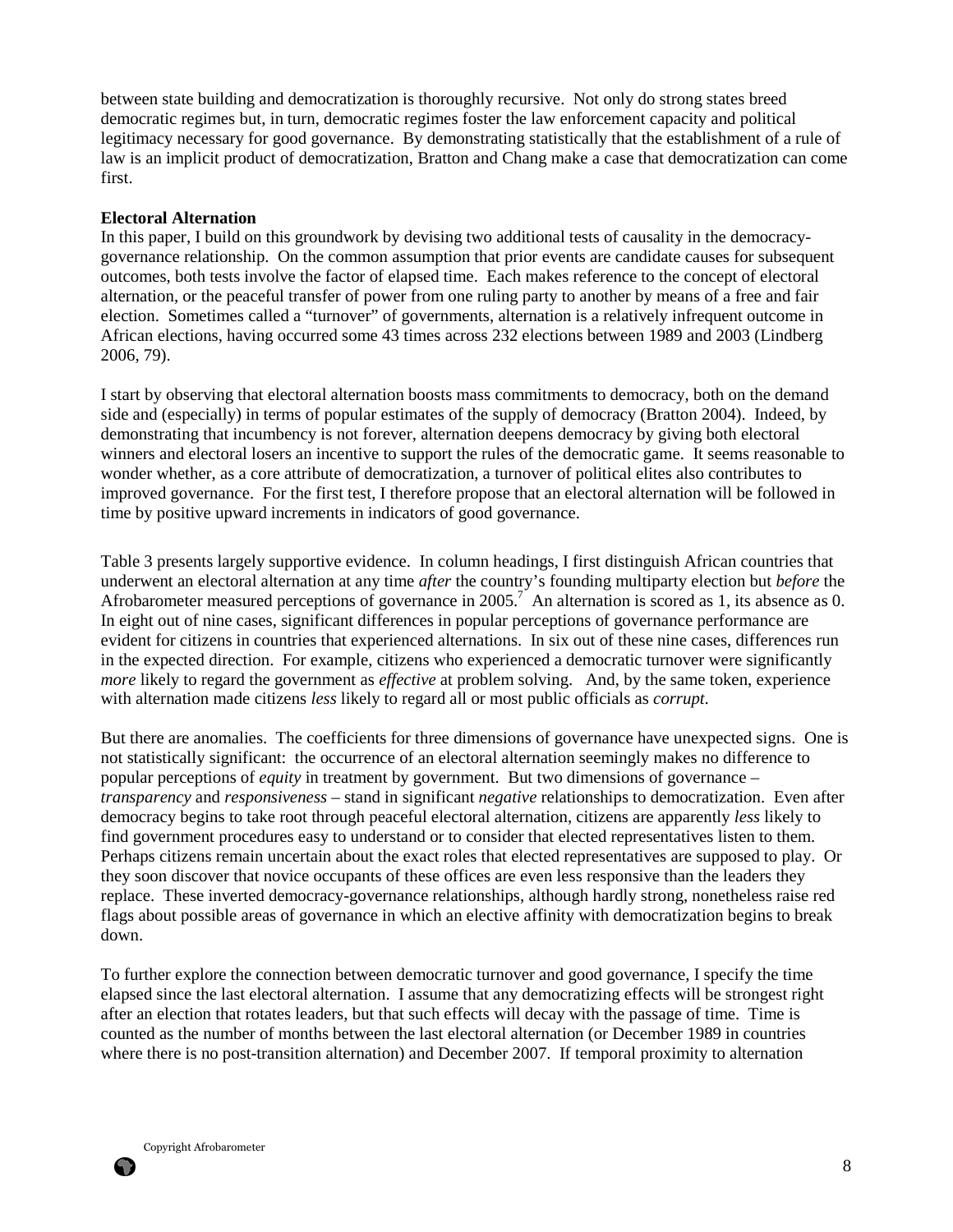actually matters, then the signs on relevant governance coefficients should be negative (that is, shorter lapses equal greater effects). The only exception is honesty, which is measured by its inverse, corruption. The expected result is obtained for seven of nine governance dimensions. It is notable that perceptions of government *effectiveness* and *legitimacy* receive especially strong boosts from electoral alternation.

The only anomaly is *responsiveness*, which has an unexpected positive sign. I read this to mean that the longer the passage of time after an alternation, the more elected representatives learn to listen. Perhaps the newcomers who are installed in legislatures and local government councils as a result of a power shift gradually learn how to do their jobs, which include responding to the demands of their constituents. But, as the next section shows, it may be premature to come to such an optimistic conclusion.

| <b>Dimension</b><br>of<br>Governance | <b>Indicator</b>                                  | <b>Country has</b><br>had an<br><b>Electoral</b><br>Alternation <sup>1</sup> | Sign <sup>3</sup> | <b>Time Elapsed</b><br>since last<br><b>Electoral</b><br>Alternation <sup>2</sup> | Sign <sup>3</sup> |
|--------------------------------------|---------------------------------------------------|------------------------------------------------------------------------------|-------------------|-----------------------------------------------------------------------------------|-------------------|
| <b>Legality</b>                      | The president usually observes constitution       | $.056***$                                                                    | E                 | $-033***$                                                                         | E                 |
| <b>Effectiveness</b>                 | Government can solve most important problems      | $.109***$                                                                    | E                 | $-.151***$                                                                        | ${\bf E}$         |
| <b>Efficiency</b>                    | Public services are easily accessible             | $.040***$                                                                    | E                 | $-.010$                                                                           | $E$ , ns          |
|                                      |                                                   |                                                                              |                   |                                                                                   |                   |
| <b>Equity</b>                        | Government treats people equally now (vs. before) | $-.011$                                                                      | $U$ , ns          | $-.056***$                                                                        | E                 |
| <b>Transparency</b>                  | Government procedures are easy to understand      | $-.074***$                                                                   | U                 | $-089***$                                                                         | $\overline{E}$    |
| <b>Responsiveness</b>                | Elected representatives listen                    | $-.065***$                                                                   | U                 | $.086***$                                                                         | U                 |
| <b>Accountability</b>                | Elections are efficacious                         | $.071***$                                                                    | E                 | $-.026***$                                                                        | E                 |
| <b>Honesty</b>                       | Most or all government officials are corrupt      | $-.068***$                                                                   | ${\bf E}$         | $.033***$                                                                         | ${\bf E}$         |
| <b>Legitimacy</b>                    | The government must always be obeyed              | $.123***$                                                                    | ${\bf E}$         | $-.141***$                                                                        | ${\bf E}$         |

# *Table 3: Electoral Alternation and Governance: Popular Perceptions in 18 African Countries, 2005*

*Cell entries are Pearson's product moment correlation coefficients (R, range 0-1), calculated using full variable ranges (i.e. 4 and 5 point scales).* \*\*\* *signifies p* =  $<$ *.001.* 

*<sup>1</sup>Scored 1 for electoral alternation if any presidential election after 1989 leads to a turnover of ruling parties, 0 if not. Legislative elections are used in parliamentary systems.* 

*<sup>2</sup>Counted as the number of months elapsed from the last electoral alternation (or December 1989 where there is no alternation) to December 2007.* 

 $E = expected$  sign,  $U =$  unexpected sign,  $ns =$  relationship not statistically significant.

## **The Case of Mali**

The previous section of this paper unearthed trace evidence that an electoral alternation – an event that signals the deepening of democracy – has positive causal impact on the perceived quality of governance. While this result takes the passage of time into account, it is based on a cross-sectional research design, which compares average citizen attitudes to governance in groups of countries "with and without" alternation. We still do not know whether these average results apply equally to all African countries or whether specific changes in governance are discernible in particular countries over time.

One solution is to devise a "before and after" test of governance conditions in a given country, with a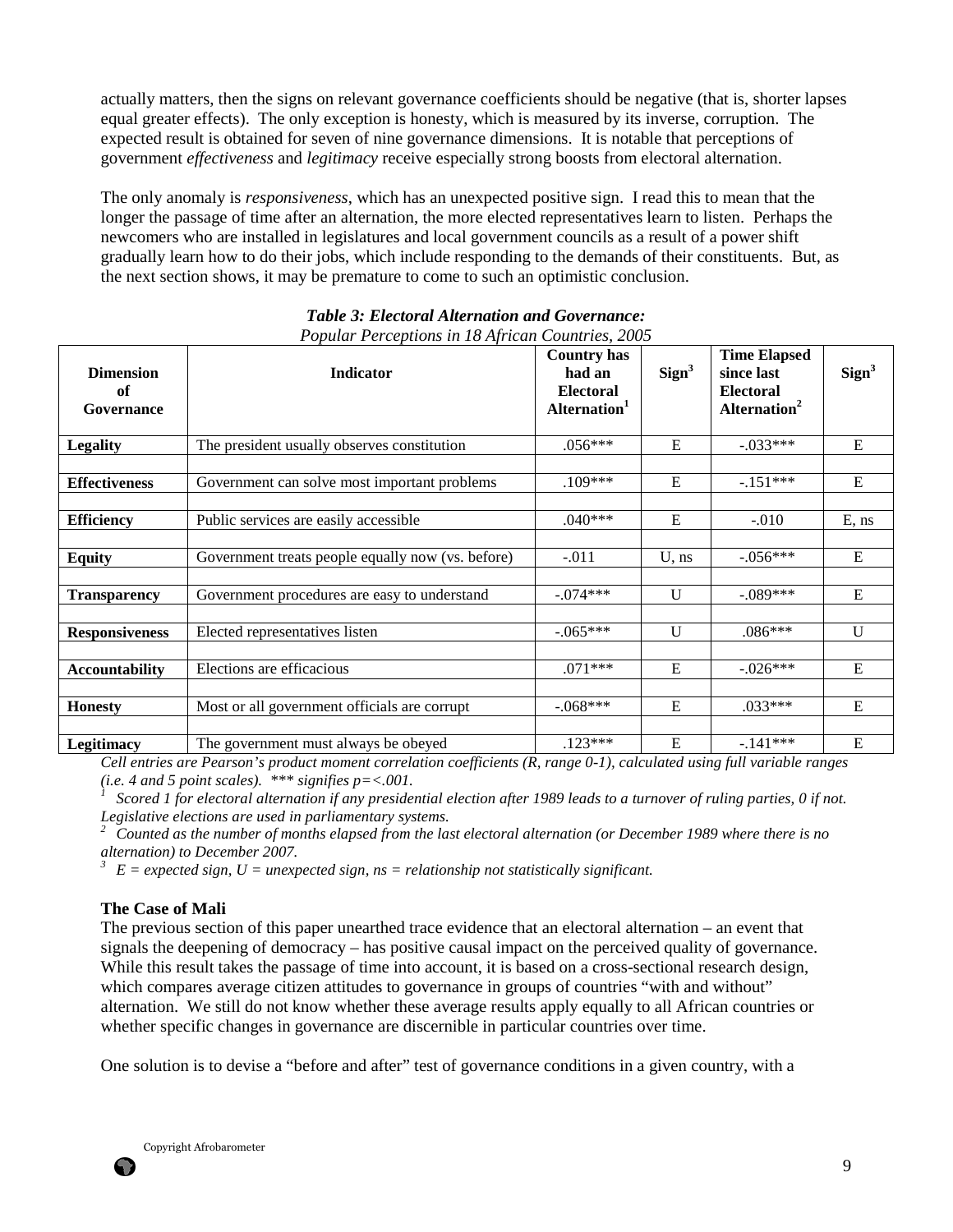democratic alternation as the pivotal event. But which country? Out of the eight countries in the Afrobarometer that have undergone alternation, there is only one in which survey data are available on relevant governance indicators both before and after such a landmark event. That country is Mali. Mali experienced electoral alternation in May 2002, when Amadou Toumani Touré (known colloquially as A.T.T.) – a former military leader who had earlier helped pave the way for Mali's transitional multiparty elections – won presidential elections without, at the time, a party label or organization. Applicable data for Mali are found in Afrobarometer Round 1 of January 2001 (the "before" survey) and Round 2 of November 2002 (the "after" survey).

Mali is an interesting case in its own right. The country has embarked on an experiment in decentralized democracy against a legacy of centralized governance inherited from ancient kingdoms, French colonial administration and, after independence in 1960, military and one-party regimes. By the end of the 1980s, students and public employees signaled their displeasure with postcolonial leaders who had violently repressed opposition, confiscated food surpluses from the countryside, and failed to pay public salaries and student stipends. With the help of the military, these popular forces ousted the then president, Moussa Traoré, and convened competitive elections that, in May 1992, voted Alpha Omar Konaré into the national presidency with a mandate for political and economic change (Vengroff 1993; Smith 2001; Clark 2001).

Elected governments have since accumulated a mixed record. The major political achievement was a negotiated peace agreement with guerrilla forces of the semi-nomadic Touareg peoples of Mali's northern zone, which culminated in the symbolic burning of weapons of war in a 1996 Flame of Peace ceremony (Poulton and Youssouf, 1998). Through personal example, Presidents Konaré (who stepped down after two terms) and Touré (who has since attracted a coalition of parties known as the Alliance for Democracy and Progress, ADP) have sought to cultivate a culture of democracy. Their policies have allowed regular citizen *concertations* on policy matters and the formation of the most vibrant network of community radio stations in West Africa. The government of Mali aims at a comprehensive decentralization program that, once fully implemented, would give some 700 elected communes substantial control over local budgetary, developmental, and environmental affairs (Davis, 2000; Seeley, 2001; Ouedraogo 2003).

Not all has gone well, however, especially on the governance front. Citing poor organization of voter registration, the Constitutional Court annulled the first round of the 1997 presidential elections and opposition parties subsequently called for election boycotts. Voter turnout in Mali remains among the lowest in the world. Local government polls were repeatedly delayed and not completed until 1999. Within the public service, too many officials still see themselves as directive "state functionaries" rather than responsive "civil servants," while others have failed to wean themselves from habits of rent seeking. Because the capacity of the central government remains weak, many citizens rarely come into contact with the state. And, because decentralization was undertaken from the top down according to a standardized administrative blueprint – for example, all villages in a given territory, regardless of cultural traditions, are grouped together into rural communes – local government programs have not won popular support everywhere.

Some of these political dynamics are reflected in the survey data from Mali. Table 4 shows changes in public opinion along the nine dimensions of governance from surveys before and after the May 2002 elections that led to a turnover of rulers. Because the margin of sampling error is plus or minus 3 percent for each survey, I infer changes in opinion only if there is a 6 percentage-point difference across surveys. By this criterion, Malians perceived no discernible change in the equity (up just 3 points) or transparency (down just 2 points) of governance procedures that could be attributed to a democratic alternation.

Other alternation effects are much clearer. Most strikingly, the *legitimacy* of the government – measured as a popular willingness to abide by official commands – registers a 36-point upsurge. Whereas in January 2001 fewer than half of Malian adults (42 percent) agreed that the government had a right to demand citizen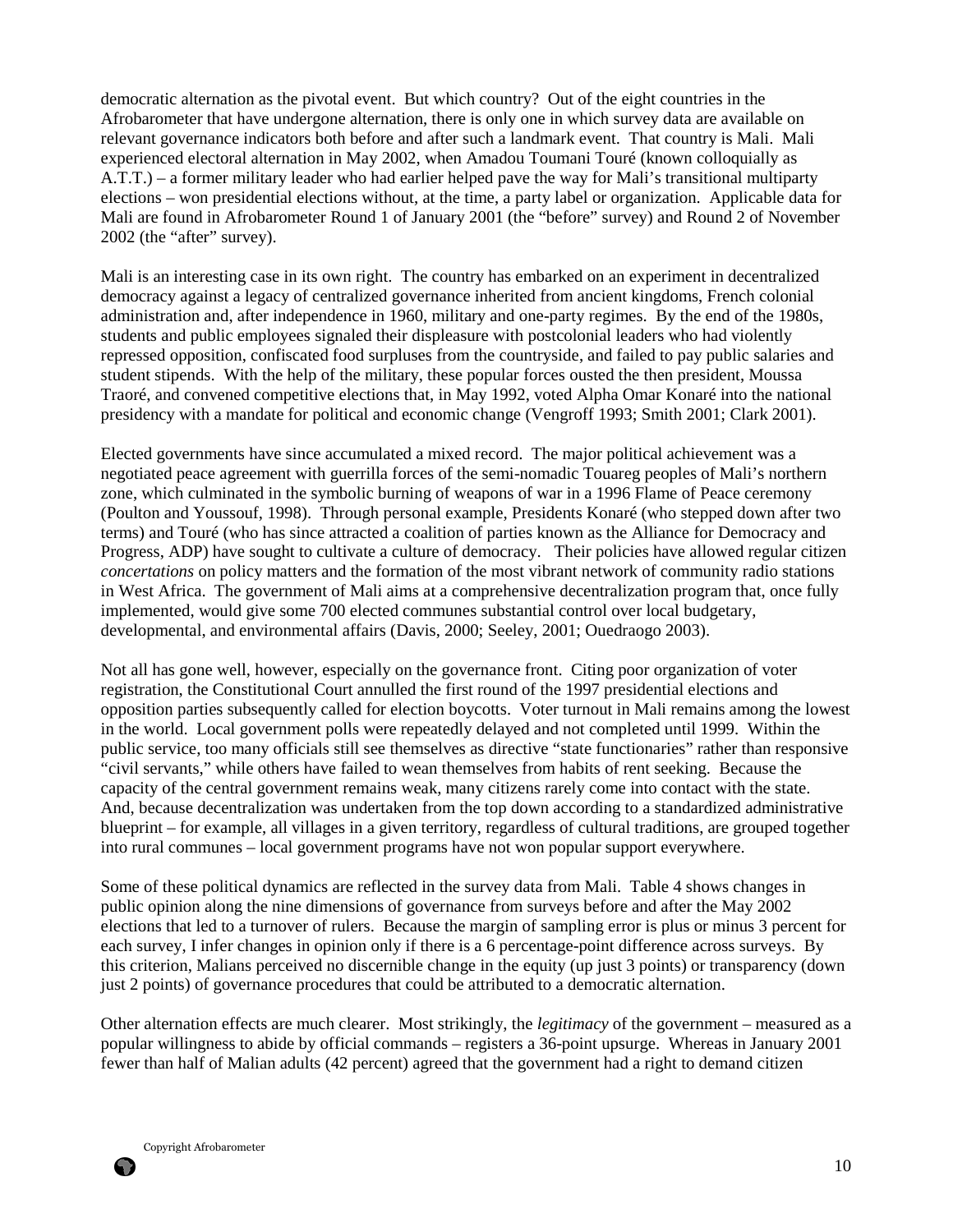compliance, by November 2002 more than three quarters (78 percent) felt this way. Admittedly, the question in the second survey mentioned specific institutions: the courts, the police, and the tax department rather than "the government" writ large. While these stricter criteria could have inflated the observed difference across time, they could just as easily have reduced it. In any event, a virtual doubling of the proportion of the population who regard the authorities as legitimate constitutes powerful evidence of the impact of leadership alternation by means of a free election.

Other changes of opinion mark incremental improvements in governance. In the post-alternation environment in Mali, citizens are significantly more likely to think that public services are more *efficient*  (plus 9 points), that the president bases decisions on a foundation of *legality* (plus 8 points), and that official *corruption* is in decline (minus 7 points).

Notably, however, a "before and after" comparison in Mali reveals that electoral alternation has *negative* effects on the *responsiveness* of elected officials. This incongruous result repeats a pattern seen earlier in cross-sectional analysis. In the case of Mali, the proportion of adults who thought themselves able to make representatives listen to their needs in January 2001 (36 percent) was more than halved by November 2002 (15 percent). Again, there were slight variations in question wording: Afrobarometer Round 1 referred to "a community" and Round 2 to "people like you," but in each case the root of the question asked whether or how often these groups were "able to make…elected representatives…listen." While not identical, the questions were at least conceptually equivalent. In any event, a 21-point gap between pre- and postalternation observations is almost certain to reflect a real diminution in the receptiveness of elected leaders to constituent needs in the aftermath of a landmark election.

This finding draws attention to a *representation gap* in new African democracies. African citizens have high expectations about the amount of time that legislative representatives should spend on constituency service: on average, some 12 percent unrealistically think that MPs should reside in their electoral districts "all the time," more so in places like Mali (19 percent) and Malawi (26 percent). Yet citizens estimate that, in practice, only 3 percent of MPs actually establish a permanent presence. The rest are judged to stay away for longer periods of time and, on average, 35 percent are held to "never" visit the district (Mali represents the Afrobarometer norm in this respect). The representation gap can be measured by subtracting citizen estimates of the amount of time MPs *actually* spend with constituents from the amount of time citizens think they *should* spend. Whereas three quarters (76 percent) think it reasonable that MPS ought to visit constituents at least once per month, only one quarter (26 per cent) say that they actually do so.

A huge 50-point representation gap (with Mali again exactly representing the Afrobarometer mean) bespeaks African electorates estranged from their leaders. Explanations for this democratic shortfall are plentiful. The representation gap could be a function of electoral systems based on proportional representation, for instance where representatives on national party lists are not tied to any defined electoral district (Mattes 2008). Or the gap could result from patronage demands that representatives encounter every time they set foot in their home districts, a deluge whose volume provides strong incentives to shirk constituency service (Davies 2008). Or the gap could reflect a lack of effective popular demand for vertical accountability; one third of African citizens are willing to delegate to national presidents the authority for "making sure MPs do their jobs" (Bratton and Logan 2009). Whatever the reason, the accumulated evidence suggests that responsiveness by elected officials is the weakest link in the chain that connects democracy to good governance.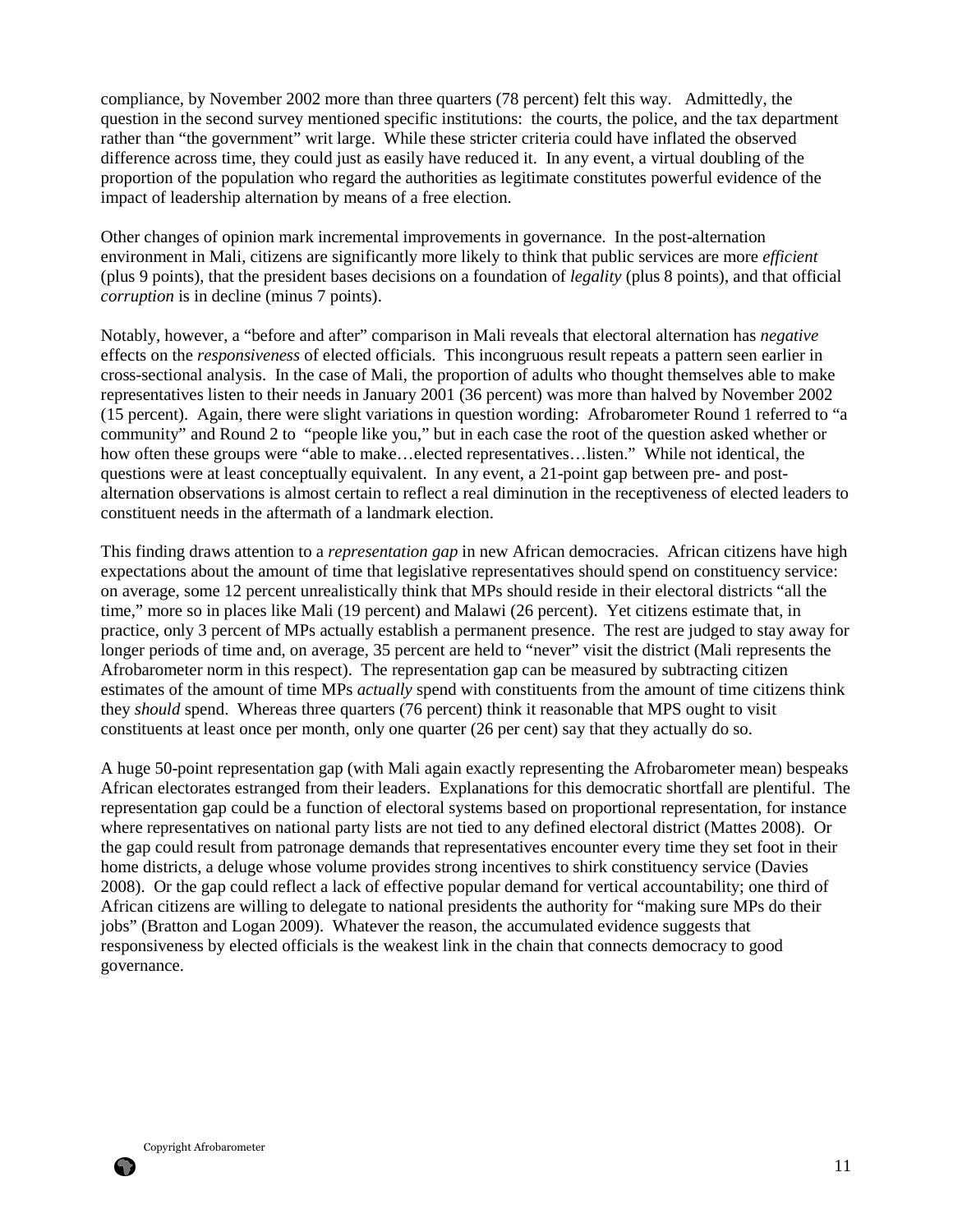| <b>Dimension</b><br>of<br>Governance | Indicator                                            | <b>Before</b><br><b>Alternation</b><br>$(Jan. 2001)^1$ | After<br><b>Alternation</b><br>(Nov. 2002) <sup>2</sup> | Change    |
|--------------------------------------|------------------------------------------------------|--------------------------------------------------------|---------------------------------------------------------|-----------|
| Legality                             | The president usually observes constitution          | $55^{3}$                                               | 63                                                      | $+8$      |
| Effectiveness                        | Government can solve most important problems         | 55                                                     | 61                                                      | $+6$      |
| Efficiency                           | Public services are easily accessible                | 49                                                     | 58                                                      | $+9$      |
| Equity                               | Government treats people equally now (vs. before)    | 14                                                     | 17                                                      | $+3$      |
| Transparency                         | Government procedures are easy to understand         | 27                                                     | 25                                                      | $-2$      |
| Responsiveness                       | Citizens are able to make representatives listen     | 36                                                     | 15                                                      | $-21^{4}$ |
| Accountability                       | Elected representatives look after citizen interests | 49                                                     | 55                                                      | $+6$      |
| Honesty                              | Most or all government officials are corrupt         | 66                                                     | 53                                                      | $+7^4$    |
| Legitimacy                           | The government has a right to demand compliance      | 42                                                     | 78                                                      | $+36^{4}$ |

*Table 4: The Effects of Electoral Alternation on Good Governance Popular Perceptions in Mali, 2001-2002* 

*Cell entries are percentages of adults surveyed.* 

*<sup>1</sup>An alternation of leader and ruling coalition occurred in Mali's presidential election of May 2002. See text for details. Afrobarometer Round 1 in Mali (the "before" survey) was conducted prior to this event, namely in January and February 2001 (N = 2089).* 

*<sup>2</sup>Afrobarometer Round 2 in Mali (the "after" survey) was conducted following the electoral alternation, namely in October and November 2002 (N = 1283).* 

*3 The question on legality was not asked in Afrobarometer Round 1. Thus the cross-national average for 16 countries in Round 2 (2002) is used as a point of comparison for Mali in 2002.* 

*<sup>4</sup>Values may embody minor changes in question wording or response categories. For details see text.* 

#### **Conclusion**

In this paper I have tried to disentangle democratization from governance reform in sub-Saharan Africa. Beyond having a vague sense that these political and administrative processes are somehow related, policy planners rarely know which to tackle first or which dimensions of governance are more susceptible to reform in multiparty settings.

Having defined and measured democracy and governance separately, I have shown consistent patterns of association. Various sorts of African evidence – macro, micro and temporal – indicate that there is indeed an elective affinity between free elections and improved governance.

Nonetheless, the democracy connection is more consistent in relation to some dimensions of good governance than others, namely:

(1) *Administrative dimensions*. Democratic elections are linked more strongly and consistently to the establishment of a *rule of law* and the *control of corruption* than to the attainment of *transparency* in decision-making procedures.

(2) *Economic dimensions.* Whatever the test, democracy and elections have surprisingly strong and consistent associations with governmental *effectiveness*. But the links to *efficiency* and (especially) *equity* in



67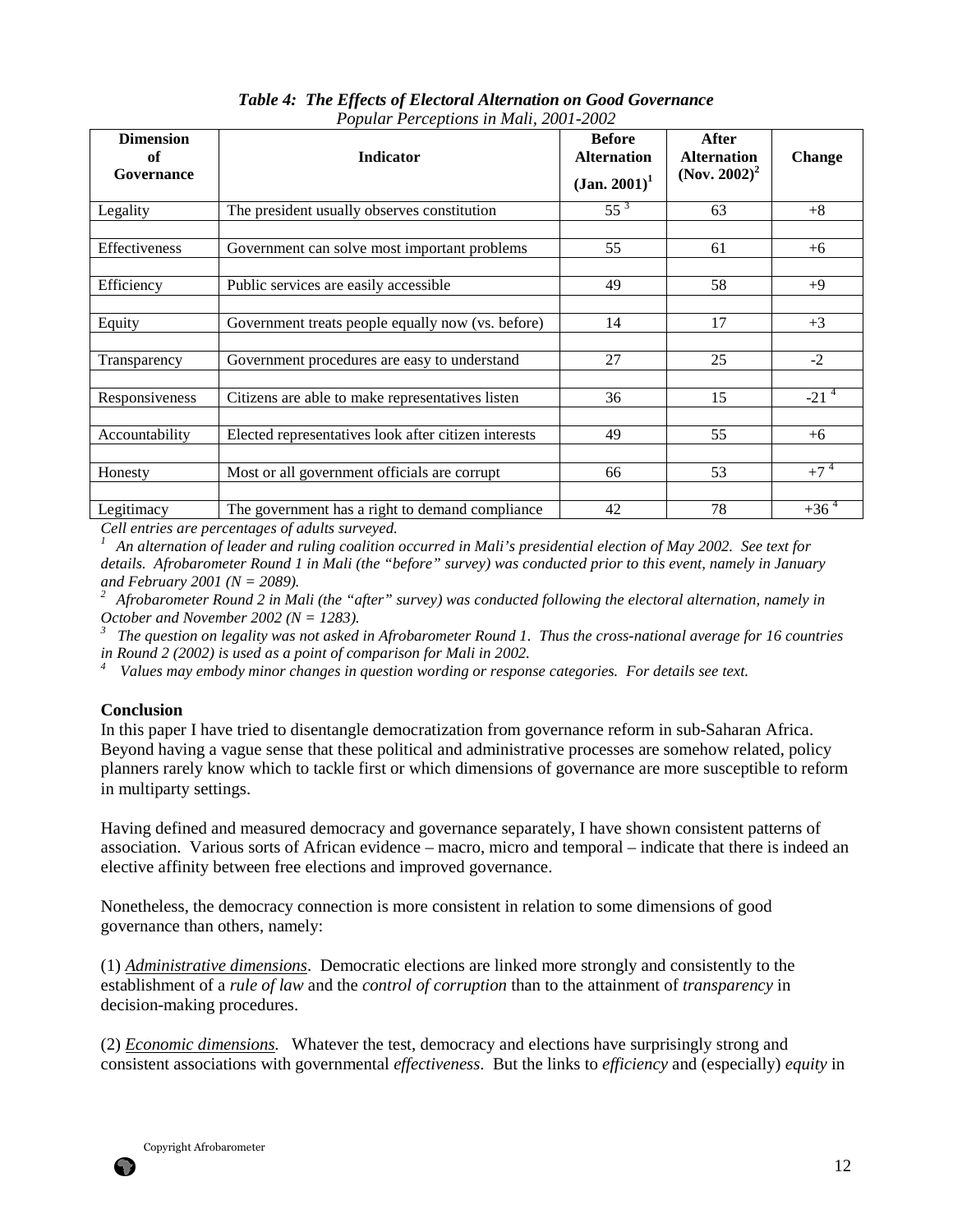public goods provision are less reliable.

(3) *Political dimensions*. Unsurprisingly, democratic elections are closely associated with *legitimate* and *accountable* governance, especially so where elections lead to peaceful alternations of rulers. Unexpectedly, however, democratic elections do not reliably guarantee that elected leaders will subsequently be more *responsive* to their constituents.

The paper also offers evidence to support the claim that democratization and good governance are mutually constitutive. On one hand, democracies emerge more readily on the foundations of a steady and orderly state. But, by instituting a rule of law and providing electoral legitimacy, democratization also contributes to the consolidation of state institutions and good governance. As a rule of thumb for policy sequencing, therefore, democracy promotion need not await the prior establishment of a rule of law.

Other recommendations to governance practitioners include:

(1) Continue to promote free and competitive elections, for example by strengthening the management of independent electoral management bodies;

(2) Promote greater openness and transparency in government operations, for instance through freedom of information legislation, media pluralism, and civic education;

(3) Aim at greater equity in public goods provision with particular emphasis on the needs of poor and marginalized communities; and

(4) Introduce measures to allow closer citizen monitoring of public officials, for example through electoral system reform, participatory budgeting, and popular oversight of service delivery.

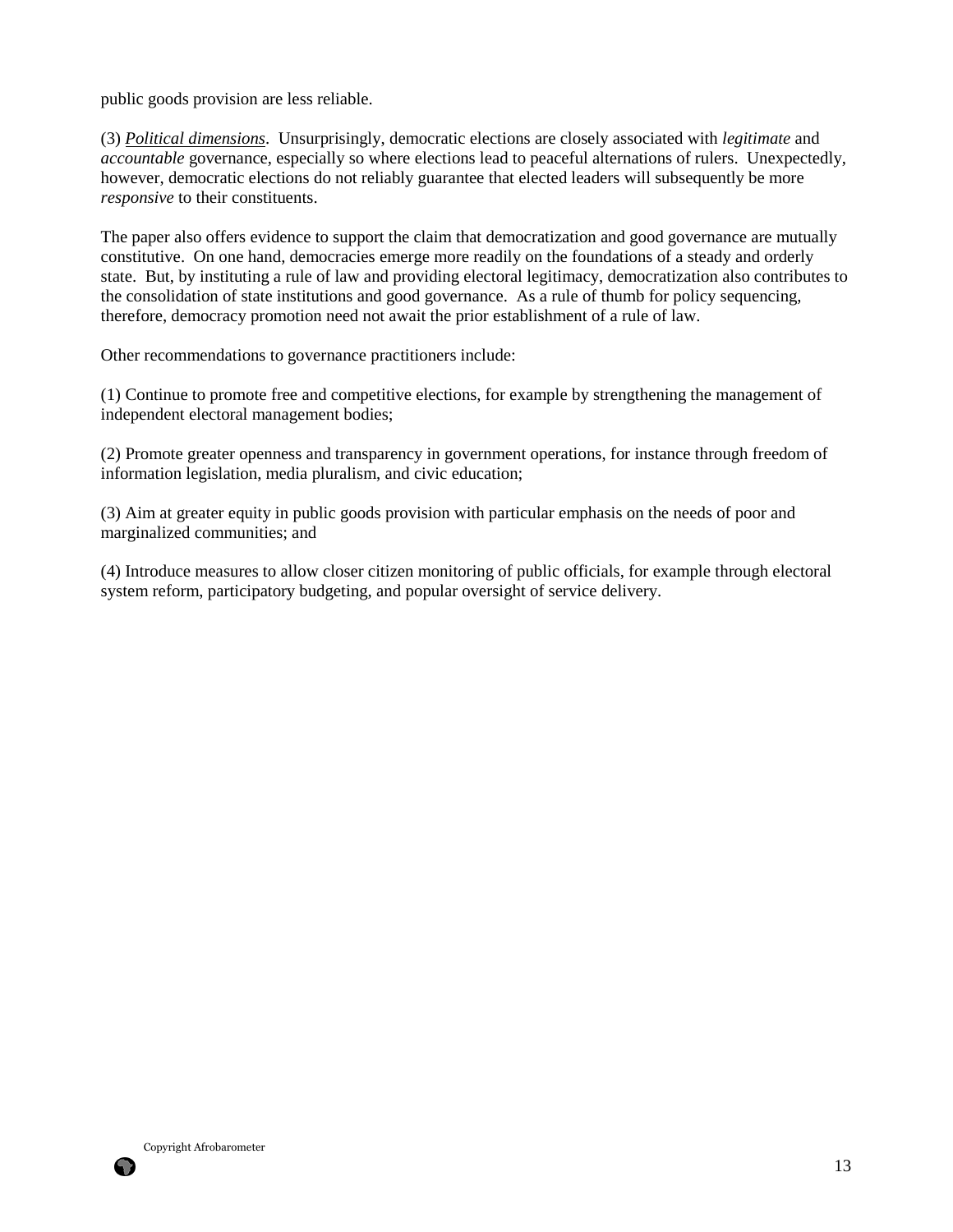#### **References**

- Arndt, Christiane and Charles Oman. 2006. *Uses and Abuses of Governance Indicators*. Organization of Economic Cooperation and Development, Development Centre Studies.
- Bates, Robert. 2008. *When Things Fell Apart: State Failure in Late Century Africa*. New York: Cambridge University Press.
- Bollen, Kenneth. 1993. "Liberal Democracy: Validity and Method Factors in Cross-National Measures," *American Political Science Review* 37, 4: 1207-1230.
- Bratton, Michael. 2004. "The 'Alternation Effect' in Africa." *Journal of Democracy* 15, 4: 147-158.
- Bratton, Michael. 2007. "Formal versus Informal Institutions in Africa," *Journal of Democracy*, 18, 3: 96- 110.
- Bratton, Michael and Eric Chang. 2006. "State Building and Democratization in Sub-Saharan Africa: Forwards, Backwards, or Together?" *Comparative Political Studies* 39, 9: 1059-1083.
- Bratton, Michael and Carolyn Logan. 2009. "Voters But Not Yet Citizens: Democratization and Development Aid," in Richard Joseph and Alexandra Gillies (eds.), *Smart Aid for African Development*. Boulder: Lynne Rienner Publishers.
- Carothers, Thomas. 2007. "The 'Sequencing' Fallacy," *Journal of Democracy* 18, 1: 12-27.
- Clark, Andrew F. 2000. "From Military Dictatorship to Democracy: The Democratization Process in Mali," in James Bingen, David Robinson and John Staatz (eds.). *Democracy and Development in Mali*. East Lansing, MI: Michigan State University Press., 251-264.
- Collier, David and Steven Levitsky. 1997. "Democracy with Adjectives: Conceptual Innovation in Comparative Research," *World Politics* 49, 3: 430-451.
- Davies, Joanne. 2008. *Parliamentarians and Corruption in Africa: The Challenge of Leadership*. A report by Oxford University for the African Parliamentarians' Network Against Corruption (APNAC) and the Parliamentary Center of Canada.
- Davis, John Uniack. 1999. *A Single Finger Cannot Lift a Stone: Local Organizations and Democracy in Mali*. East Lansing, MI: Michigan State University, Ph.D. dissertation.
- Diamond, Larry and Leonardo Morlino (eds.). 2005. *Assessing the Quality of Democracy*. Baltimore: Johns Hopkins University Press.
- Finkel, Steven, Anibal Perez-Linan, Mitchell Seligson, and Dinorah Azpuru. 2006. *Effects of U.S. Foreign Assistance on Democracy Building: Results of a Cross-National Quantitative Study*. Washington D.C.: U.S. Agency for International Development.
- Freedom House. 2008. FIWAllscores.xls data set. http://www.freedomhouse.org, accessed September 25, 2008.
- Hirst, Paul. 2000. "Democracy and Governance," in Pierre, Jon (ed.). *Debating Governance*. Oxford:

6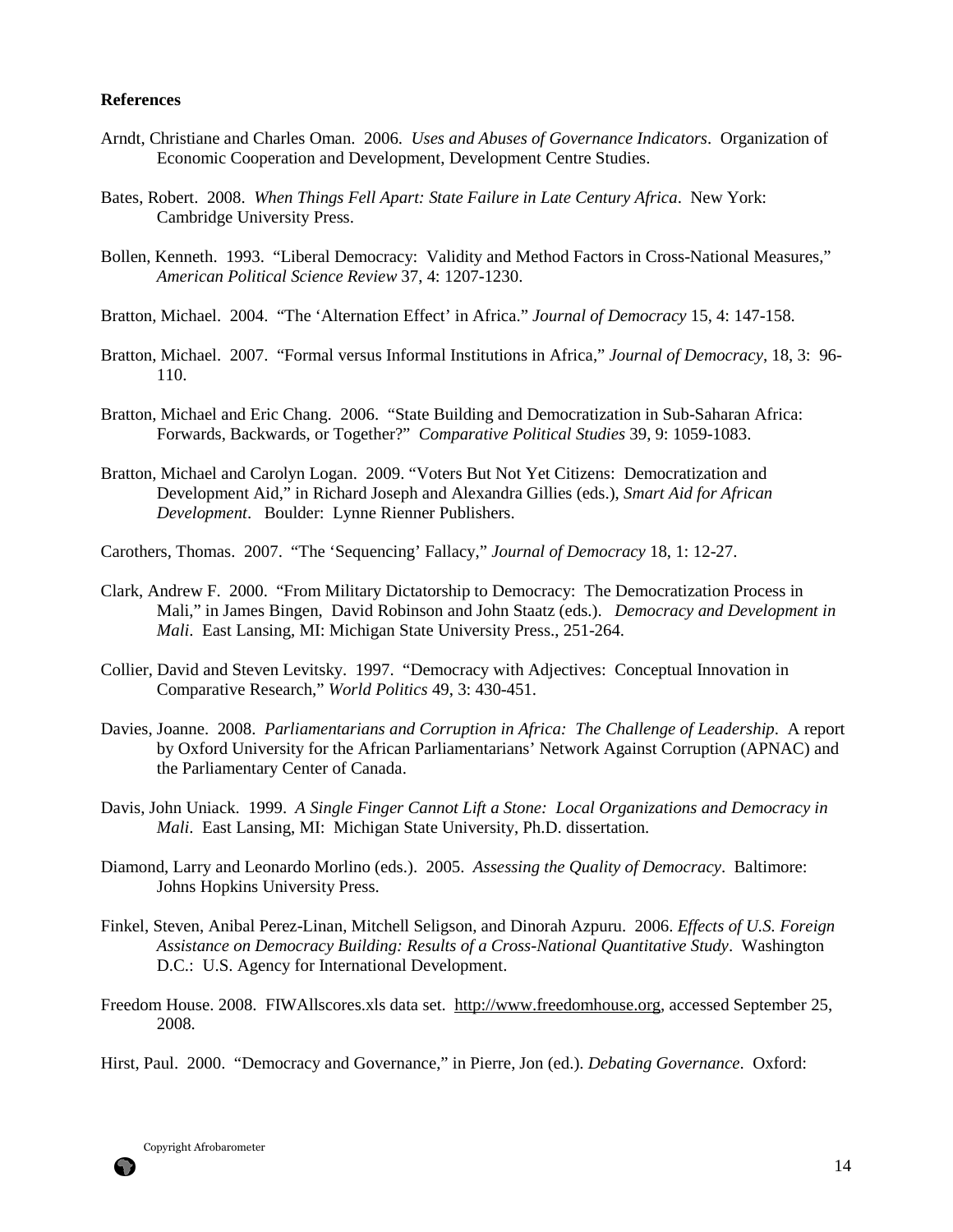Oxford University Press, 13-35.

Huntington, Samuel. 1968. *Political Order in Changing Societies*. New Haven: Yale U. Press

- Hyden, Goran and Michael Bratton (eds.). 1992. *Governance and Politics in Africa*. Boulder, Colorado: Lynne Rienner Publishers.
- Kauffmann, Daniel, Aart Kraay, and Massimo Mastruzzi. 2008. *Governance Matters VII: Aggregate and Individual Governance Indicators, 1996-2007.* Washington DC: World Bank, Policy Research Paper No. 4654.
- Kitschelt, Herbert and Steven Wilkinson (eds.). 2007. *Patrons, Clients and Policies: Patterns of Political Competition and Democratic Accountability*. New York: Cambridge University Press.
- Kurtz, Marcus and Andrew Schrank, 2007, "Growth and Governance: Models, Measures and Mechanisms," *Journal of Politics*, 69, 2: 538-554.
- Lindberg, Staffan. 2006. *Democracy and Elections in Africa.* Baltimore: Johns Hopkins University Press.
- Linz, Juan and Alfred Stepan. 1996. *Problems of Democratic Transition and Consolidation*. Baltimore, Johns Hopkins University Press.
- Mansfield, Edward and Jack Snyder. 2005. *Electing to Fight: Why Emerging Democracies Go to War*. Cambridge, MIT Press.
- Markoff, John. Forthcoming 2009. "The Global Wave of Democratization," in Christian Haerpfer, Ronald Inglehart, Christain Welzel and Patrick Bernhagen (eds.), *Democratization in a Globalized World*. Oxford: Oxford University Press.
- Mattes, Robert. 2008. "The Impact of Electoral Systems on Citizenship in Africa." Draft paper, Democracy in Africa Research Unit, Centre for Social Science Research, University of Cape Town.
- O'Donnell, Guillermo. 2004. "Why the Rule of Law Matters," *Journal of Democracy* 15, 4: 32-46.
- Ouedraogo, Hubert. 2003. "Decentralisation and Local Governance: Experiences from Francophone West Africa," *Public Administration and Development*, 23: 97-103.
- Pierre, Jon (ed.). 2000. *Debating Governance*. Oxford: Oxford University Press
- Polity IV Project. 2008. *Political Regime Characteristics and Transitions, 1800-2007*. http://www.systemicpeace.org/polity/polity4.htm
- Poulton, Robin-Edward and Ibrahim ag Youssouf. 1998. *A Peace of Timbuktu: Democratic Governance, Development and African Peacemaking.* New York: United Nations.
- Puddington, Arch. 2008. "Is the Tide Turning: The 2007 Freedom House Survey," *Journal of Democracy*, 19, 2: 61-73.
- Rose, Richard and Doh Chull Shin. 2001. "Democratization Backwards: The Problem of Third-Wave Democracies," *British Journal of Political Science*, 31: 331-354.



6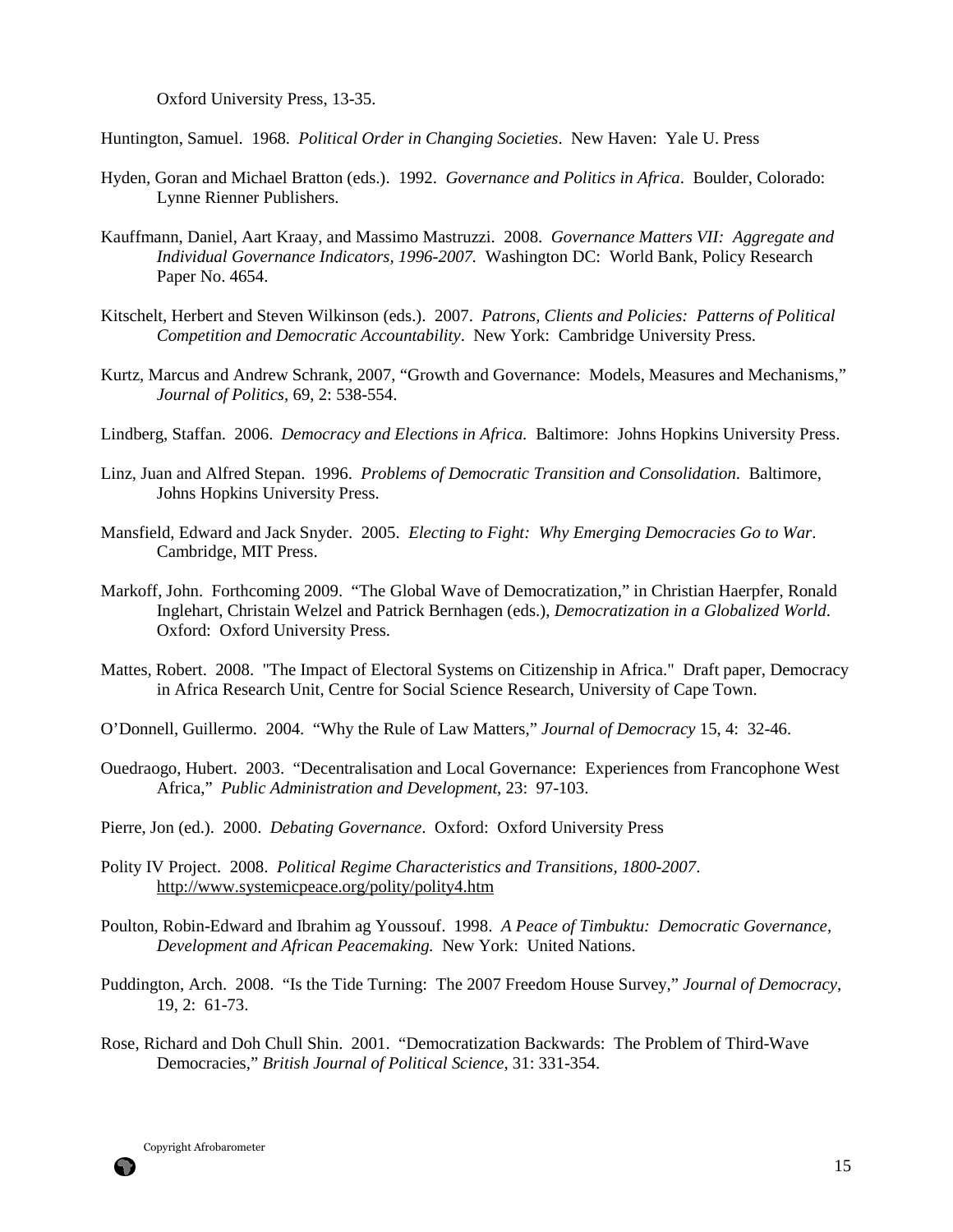- Rotberg, Robert (ed.). 2004. *When States Fail: Causes and Consequences*. Princeton: Princeton University Press.
- Seeley, Jennifer C. 2001. "A Political Analysis of Decentralization: Co-opting the Tuareg Threat in Mali." *Journal of Modern African Studies* 39, 3: 499-524.

Smith, Zeric. 2001. "Mali's Decade of Democracy," *Journal of Democracy* 12, 3: 73-79

Tsebelis, George. 2002. *Veto Players: How Institutions Work.* Princeton. Princeton University Press.

Vengroff, Richard. 1993. "Governance and the Transition to Democracy: Political Parties and the Party System in Mali," *Journal of Modern African Studies*, 31, 4 , pp. 541-62.

Copyright Afrobarometer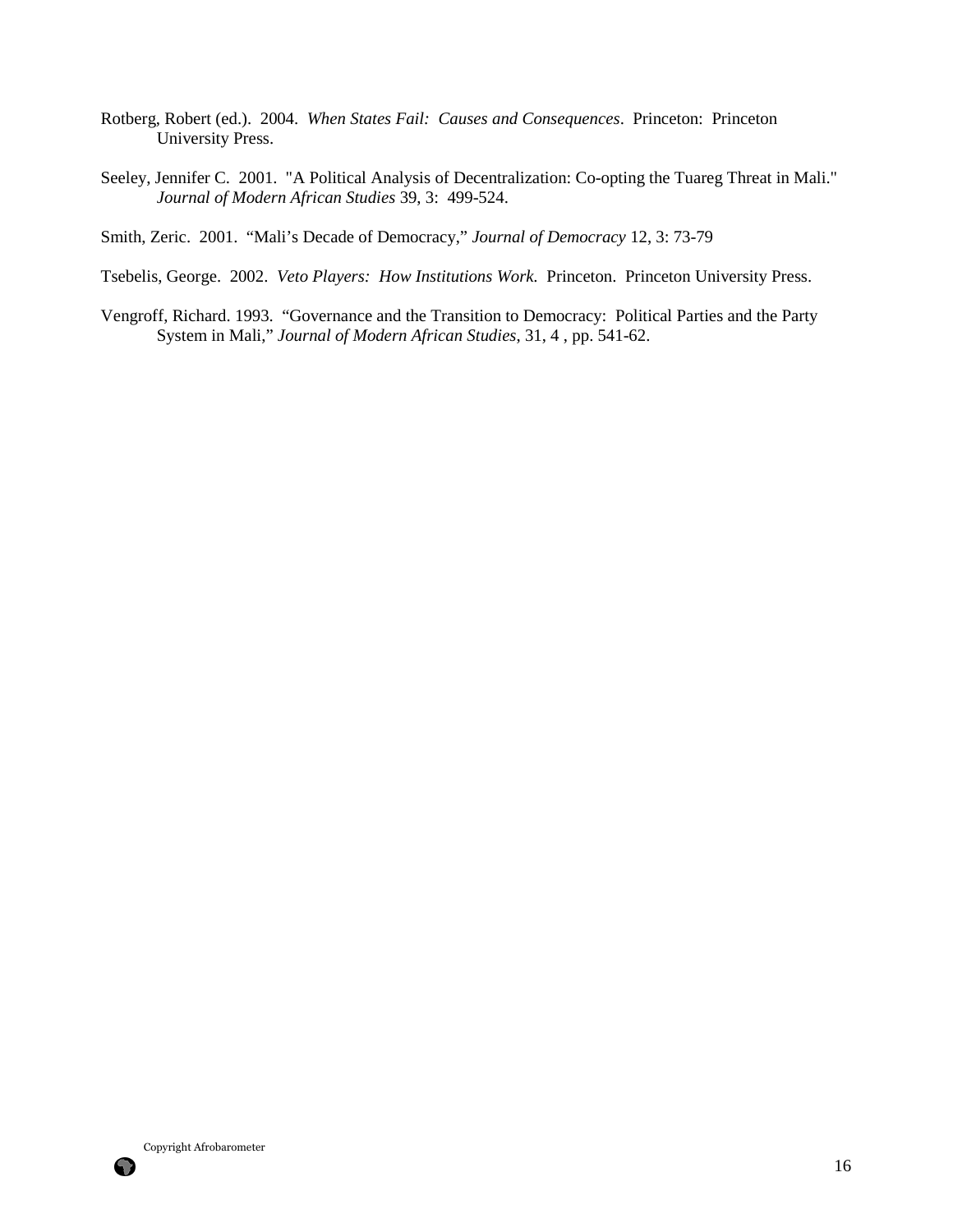### **Endnotes**

 $\overline{a}$ 

<sup>1</sup> Benin, Botswana, Cape Verde, Ghana, Lesotho, Mali, Mauritius, Namibia, Sao Tome and Principe, Senegal, South Africa.

<sup>2</sup> The FH and Polity IV scores for all available SSA countries in 2005 are correlated at  $r = .888$ \*\*\*

*3 Polity IV (N=41) excludes island states – Cape Verde, Seychelles, Sao Tome and Principe – and does not offer a regime score for states in conflict. In 2005, these states were Cote d'Ivoire, Democratic Republic of Congo, Liberia and Sudan.* 

4 Benin, Botswana, Cape Verde, Ghana, Kenya, Lesotho, Madagascar, Malawi, Mali, Mozambique, Namibia, Nigeria, Senegal, South Africa, Tanzania, Uganda, Zambia and Zimbabwe.

<sup>5</sup> The large size of the pooled sample means that measures of association easily qualify as statistically significant at conventional levels of 0.05 or even 0.01. We therefore use a more rigorous standard for the pooled data by reporting significance only at  $p = 0.001$ .

 $6$  For more information on the Afrobarometer, visit the website at  $www.afrobarometer.org$ .

<sup>7</sup> There were eight such countries (alternation dates in parentheses): Cape Verde (February 01), Ghana (December 02) Kenya (December 2002), Madagascar (December 2001), Mali (May 2002), and Senegal (March 2000). For the purposes of this study, Lesotho (May 2002) and Malawi (May 2004) were included, even though these countries experienced only partial alternations: presidents formed new parties so ruling parties turned over even though the chief political executive remained the same. Benin was excluded since its latest alternation – the accession to power of independent presidential candidate, Yayi Boni – took place in March 2006, that is, *after* the Round 3 Afrobarometer survey.